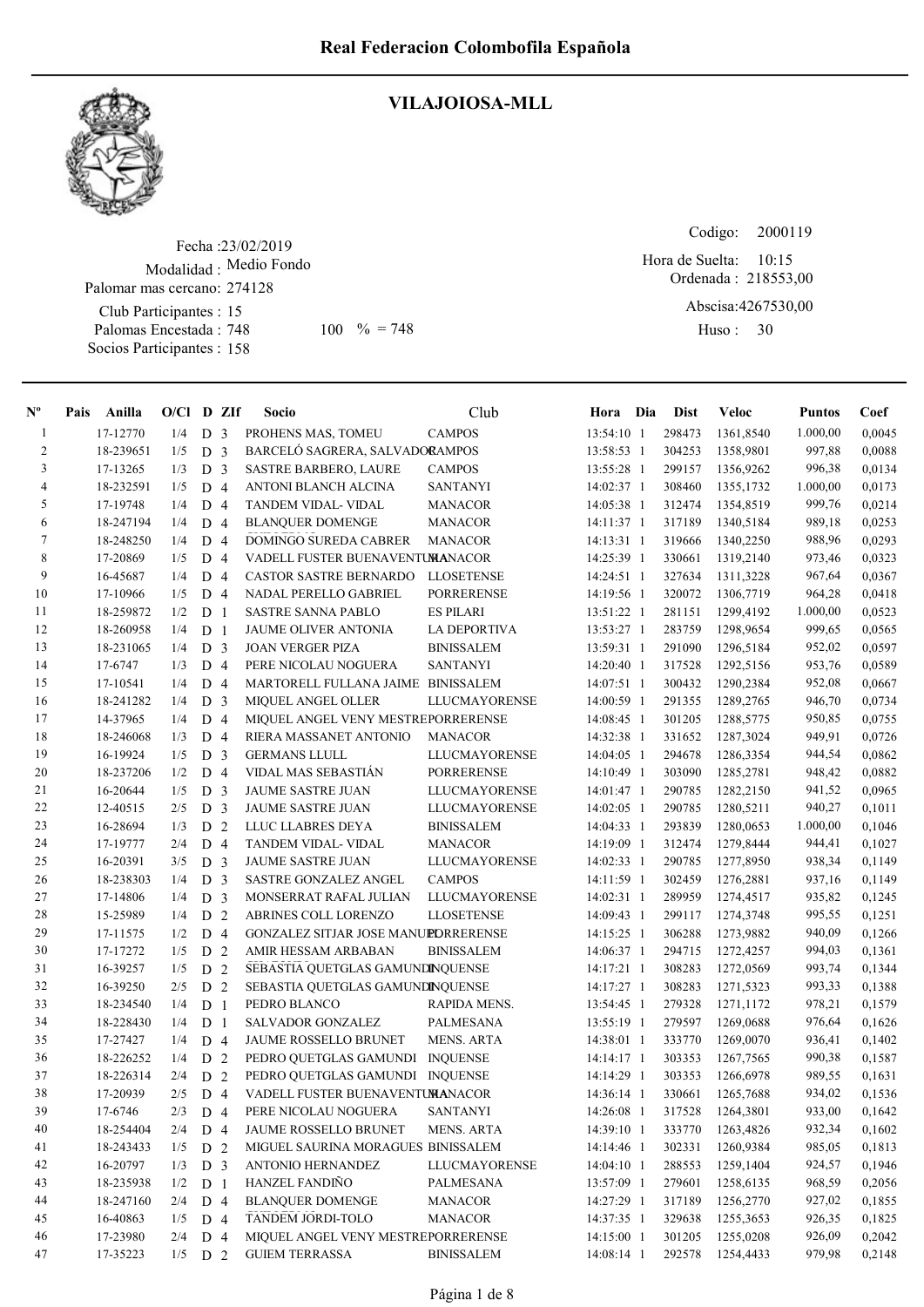| $\mathbf{N}^{\mathbf{o}}$ | Pais<br>Anilla       | $O/Cl$ D ZIf |                                  |                | Socio                                         | Club                                   | Hora Dia                 | <b>Dist</b>      | Veloc                  | <b>Puntos</b>    | Coef             |
|---------------------------|----------------------|--------------|----------------------------------|----------------|-----------------------------------------------|----------------------------------------|--------------------------|------------------|------------------------|------------------|------------------|
| 48                        | 17-7304              | 1/5          | D <sub>3</sub>                   |                | DAMIÁ PONS VIDAL                              | <b>SANTANYI</b>                        | 14:21:07 1               | 308576           | 1253,7794              | 920,64           | 0,2080           |
| 49                        | 17-33678             | 1/4          | D <sub>1</sub>                   |                | <b>GABRIEL SORELL SALVA</b>                   | <b>ES PILARI</b>                       | 14:00:00 1               | 281900           | 1252,8889              | 964,19           | 0,2324           |
| 50                        | 16-48870             | 1/5          | D <sub>4</sub>                   |                | TERRASSA ROSSELLO JOAN                        | <b>MENS. ARTA</b>                      | 14:37:21 1               | 328640           | 1252,6777              | 924,36           | 0,2034           |
| 51                        | 13-35827             | 2/5          | D <sub>4</sub>                   |                | TERRASSA ROSSELLO JOAN                        | <b>MENS. ARTA</b>                      | 14:37:47 1               | 328640           | 1250,6120              | 922,84           | 0,2075           |
| 52                        | 16-263702            | 1/5          | D <sub>4</sub>                   |                | JUAN JORDA JUAN FRANCISCOMENS. ARTA           |                                        | 14:40:57 1               | 332500           | 1250,2350              | 922,56           | 0,2091           |
| 53                        | 17-2172              | 1/4          | D <sub>2</sub>                   |                | ADRÓVER LÓPEZ JUAN CARLOBINISSALEM            |                                        | 14:12:55 1               | 297364           | 1249,8662              | 976,40           | 0,2383           |
| 54                        | 18-259254            | 1/5          | D <sub>2</sub>                   |                | PEREZ LOPEZ AGUSTIN                           | <b>ES PILARI</b>                       | 14:00:32 1               | 281846           | 1249,6867              | 976,26           | 0,2561           |
| 55                        | 17-10589             | 1/4          | D <sub>4</sub>                   |                | <b>SOLER MESTRE, PEDRO</b>                    | <b>PORRERENSE</b>                      | 14:24:15 1               | 311450           | 1249,5486              | 922,05           | 0,2361           |
| 56                        | 17-10525             | 2/4          | D <sub>4</sub>                   |                | MARTORELL FULLANA JAIME BINISSALEM            |                                        | 14:15:50 1               | 300432           | 1247,4685              | 920,52           | 0,2492           |
| 57                        | 17-35464             | 2/4          | D <sub>1</sub>                   |                | <b>GABRIEL SORELL SALVA</b>                   | <b>ES PILARI</b>                       | $14:01:05$ 1             | 281900           | 1246,8854              | 959,57           | 0,2703           |
| 58                        | 18-226185            | 3/5          | D <sub>2</sub>                   |                | SEBASTIA QUETGLAS GAMUNDINQUENSE              |                                        | 14:22:25 1               | 308283           | 1246,0074              | 973,39           | 0,2515           |
| 59                        | 15-47030             | 1/4          | D <sub>1</sub>                   |                | <b>SEBASTIA MOREY</b>                         | RAPIDA MENS.                           | 13:58:59 1               | 278582           | 1243,7622              | 957,16           | 0,2831           |
| 60                        | 16-39386             | 4/5          |                                  | $\overline{2}$ | SEBASTIA QUETGLAS GAMUNDINQUENSE              |                                        | 14:23:02 1               | 308283           | 1242,9096              | 970,97           | 0,2602           |
| 61                        | 18-246985            | 2/3          | D <sub>4</sub>                   |                | RIERA MASSANET ANTONIO                        | <b>MANACOR</b>                         | 14:41:54 1               | 331652           | 1242,6077              | 916,93           | 0,2459           |
| 62                        | 18-228337            | 1/4          | D <sub>1</sub>                   |                | <b>SEBASTIA VERGER</b>                        | PALMESANA                              | 14:02:49 1               | 282772           | 1241,2261              | 955,21           | 0,2931           |
| 63                        | 17-19669             | 3/4          | D <sub>4</sub>                   |                | TANDEM VIDAL- VIDAL                           | <b>MANACOR</b>                         | 14:26:46 1               | 312474           | 1241,1254              | 915,84           | 0,2695           |
| 64                        | 16-18884             | 1/4          | D <sub>1</sub>                   |                | PIZA FERRER TONI                              | RAPIDA MENS.                           | 13:58:10 1               | 276804           | 1240,3465              | 954,53           | 0,3091           |
| 65                        | 18-247886            | 4/4          |                                  | $\overline{4}$ | TANDEM VIDAL- VIDAL                           | <b>MANACOR</b>                         | 14:26:56 1               | 312474           | 1240,3043              | 915,23           | 0,2781           |
| 66                        | 17-18505             | 1/4          | D <sub>2</sub>                   |                | TORRENS PLANAS MIGUEL                         | <b>INQUENSE</b>                        | 14:19:41 1               | 303382           | 1239,8965              | 968,61           | 0,2908           |
| 67                        | 17-13150             | 2/4          | D <sub>3</sub>                   |                | PROHENS MAS, TOMEU                            | <b>CAMPOS</b>                          | 14:15:44 1               | 298473           | 1239,8491              | 910,41           | 0,3001           |
| 68                        | 17-7881              | 1/5          | D <sub>3</sub>                   |                | <b>JULIA BURGUERA FERRER</b>                  | <b>SANTANYI</b>                        | 14:23:22 1               | 307821           | 1239,3813              | 910,06           | 0,2953           |
| 69                        | 17-21051             | 1/4          | D <sub>3</sub>                   |                | MAYOL ROSSELL, PERE                           | <b>CAMPOS</b>                          | 14:22:53 1               | 306814           | 1237,7355              | 908,86           | 0,3007           |
| 70                        | 17-11446             | 1/4          | D <sub>2</sub>                   |                | TANDEM MUNTANER / MORA PORRERENSE             |                                        | 14:14:33 1               | 296477           | 1237,6414              | 966,85           | 0,3156           |
| 71                        | 16-24809             | 1/3          | D <sub>2</sub>                   |                | MARTI VALLES GUILLERMO                        | <b>BINISSALEM</b>                      | 14:14:18 1               | 296092           | 1237,3255              | 966,61           | 0,3206           |
| 72                        | 18-235897            | 1/1          | D <sub>1</sub>                   |                | <b>IGNACIO VICH MARTORELL</b>                 | RAPIDA MENS.                           | 13:59:32 1               | 277676           | 1236,6805              | 951,71           | 0,3467           |
| 73                        | 15-34242             | 2/4          | D <sub>2</sub>                   |                | TANDEM MUNTANER / MORA PORRERENSE             |                                        | 14:14:55 1               | 296477           | 1235,7499              | 965,38           | 0,3292           |
| 74                        | 17-12463             | 1/4          | D <sub>4</sub>                   |                | NICOLAU SALOM JUAN                            | <b>MANACOR</b>                         | 14:36:17 1               | 322622           | 1234,7592              | 911,14           | 0,3066           |
| 75                        | 16-42531             | 2/4          | D <sub>3</sub>                   |                | <b>MAYOL ROSSELL, PERE</b>                    | <b>CAMPOS</b>                          | 14:23:30 1               | 306814           | 1234,6640              | 906,60           | 0,3268           |
| 76                        | 18-260104            | 1/1          | D <sub>1</sub>                   |                | FRANCISCO MONTILLA MORENES PILARI             |                                        | 14:03:07 1               | 281602           | 1234,4648              | 950,01           | 0,3608           |
| 77                        | 17-28612             | 2/4          | D <sub>2</sub>                   |                | ABRINES COLL LORENZO                          | <b>LLOSETENSE</b>                      | 14:17:19 1               | 299117           | 1234,4054              | 964,32           | 0,3442           |
| 78                        | 18-234487            | 1/4          | D <sub>1</sub>                   |                | <b>VICTOR SALADO</b>                          | RAPIDA MENS.                           | 14:01:07 1               | 278755           | 1232,7928              | 948,72           | 0,3741           |
| 79                        | 14-25380             | 1/5          | D <sub>2</sub>                   |                | ANTONIO JAUME MAHINDO                         | <b>BINISSALEM</b>                      | 14:16:39 1               | 297706           | 1231,9719              | 962,42           | 0,3548           |
| 80                        | 18-227769            | 1/2          | D <sub>1</sub>                   |                | <b>MIQUEL MIR PASTOR</b>                      | PALMESANA                              | 14:03:01 1               | 280900           | 1231,9275              | 948,05           | 0,3807           |
| 81                        | 18-245608            | 1/3          | D <sub>2</sub>                   |                | <b>ANTONIO FERRAGUT SEGUI</b>                 | <b>BINISSALEM</b>                      | $14:16:10$ 1             | 297085           | 1231,8659              | 962,34           | 0,3645           |
| 82                        | 18-233604            | 1/4          | D <sub>1</sub>                   |                | PABLO SALVA                                   | RAPIDA MENS.                           | 14:01:56 1               | 279511           | 1231,6877              | 947,87           | 0,3922           |
| 83                        | 17-21056             | 3/4          | D <sub>3</sub>                   |                | <b>MAYOL ROSSELL, PERE</b>                    | <b>CAMPOS</b>                          | 14:24:11 1               | 306814           | 1231,2782              | 904,11           | 0,3617           |
| 84                        | 17-10947             | 1/3          | D <sub>2</sub>                   |                | PARETS SEGUI JOAN                             | <b>BINISSALEM</b>                      | 14:17:38 1               | 298478           | 1230,1607              | 961,01           | 0,3762           |
| 85                        | 18-227077            | $1/5$ D 2    |                                  |                | PEDRO REYNES SOCIAS                           | <b>BINISSALEM</b>                      | 14:26:23 1               | 309111           | 1229,6400              | 960,60           | 0,3676           |
| 86                        | 18-245157            | $2/4$ D 2    |                                  |                | ADRÓVER LÓPEZ JUAN CARLOBINISSALEM            |                                        | 14:17:02 1               | 297364           | 1228,6076              | 959,80           | 0,3866           |
| 87                        | 18-247025            | 1/3          | D <sub>4</sub>                   |                | ACEDO ORTEGA ENRIQUE                          | <b>MANACOR</b>                         | 14:41:15 1               | 326966           | 1228,0413              | 906,18           | 0,3557           |
| $\bf 88$                  | 18-246098            | 3/3          | D <sub>4</sub>                   |                | RIERA MASSANET ANTONIO                        | <b>MANACOR</b>                         | 14:45:04 1               | 331652           | 1228,0375              | 906,18           | 0,3547           |
| 89                        | 17-12830             | 1/3          | D <sub>3</sub>                   |                | PROHENS VICENS, TOMEU                         | <b>CAMPOS</b>                          | 14:18:43 1               | 298676           | 1225,5050              | 899,87           | 0,3984           |
| 90                        | 18-243851            | 1/4          | D <sub>2</sub>                   |                | ANDONOV HRISTOW                               | <b>BINISSALEM</b>                      | 14:27:55 1               | 309914           | 1225,3601              | 957,26           | 0,3882           |
| 91                        | 18-248296            | 2/4          | D 4                              |                | DOMINGO SUREDA CABRER                         | <b>MANACOR</b>                         | 14:35:54 1               | 319666           | 1225,2434              | 904,12           | 0,3806           |
| 92                        | 18-239514            | 1/2          | D <sub>3</sub>                   |                | GARCIAS MEZQUIDA, ANTONI CAMPOS               |                                        | 14:20:18 1               | 300350           | 1224,4191              | 899,08           | 0,4095           |
| 93                        | 17-10518             | 3/4          | D <sub>4</sub>                   |                | MARTORELL FULLANA JAIME BINISSALEM            |                                        | 14:20:25 1               | 300432           | 1224,1711              | 903,33           | 0,4138           |
| 94                        | 18-228092            | 1/2          | D <sub>1</sub>                   |                | MATIAS REBASA SASTRE                          | PALMESANA                              | 14:03:25 1               | 279575           | 1223,9694              | 941,93           | 0,4495           |
| 95                        | 18-235034            | 2/4          | D <sub>3</sub>                   |                | <b>JOAN VERGER PIZA</b>                       | <b>BINISSALEM</b>                      | 14:12:50 1               | 291090           | 1223,9243              | 898,71           | 0,4363           |
| 96<br>97                  | 13-43889<br>17-17295 | 2/3          | D 2                              |                | MARTI VALLES GUILLERMO<br>AMIR HESSAM ARBABAN | <b>BINISSALEM</b><br><b>BINISSALEM</b> | 14:17:04 1<br>14:16:04 1 | 296092<br>294715 | 1223,1837              | 955,56           | 0,4335           |
| 98                        | 18-244238            | 2/5<br>1/4   | D <sub>2</sub>                   |                | ORDINAS SALVA JOAN                            | <b>BINISSALEM</b>                      | 14:09:12 1               | 285826           | 1222,5456<br>1220,4355 | 955,06           | 0,4400           |
| 99                        | 16-24413             | 1/4          | D <sub>1</sub><br>D <sub>2</sub> |                | <b>AMENGUAL'S</b>                             | <b>BINISSALEM</b>                      | 14:17:30 1               | 295654           | 1219,1918              | 939,21<br>952,44 | 0,4584<br>0,4477 |
| 100                       | 18-232503            | 2/5          | D <sub>4</sub>                   |                | ANTONI BLANCH ALCINA                          | <b>SANTANYI</b>                        | 14:28:12 1               | 308460           | 1218,2464              | 898,95           | 0,4334           |
| 101                       | 13-18784             | 1/3          | D <sub>2</sub>                   |                | TONI PUJOL CALAFELL                           | <b>PORRERENSE</b>                      | 14:09:17 1               | 285364           | 1218,0295              | 951,53           | 0,4732           |
| 102                       | 17-1187              | 5/5          |                                  | $\overline{c}$ | SEBASTIA QUETGLAS GAMUNDINQUENSE              |                                        | 14:28:14 1               | 308283           | 1217,3871              | 951,03           | 0,4423           |
| 103                       | 18-234816            | 2/4          | D <sub>1</sub>                   |                | PIZA FERRER TONI                              | RAPIDA MENS.                           | 14:02:23 1               | 276804           | 1217,3452              | 936,83           | 0,4975           |
| 104                       | 16-11049             | 2/5          | D <sub>2</sub>                   |                | ANTONIO JAUME MAHINDO                         | <b>BINISSALEM</b>                      | 14:19:34 1               | 297706           | 1217,2795              | 950,95           | 0,4670           |
| 105                       | 18-226792            | 1/1          | D <sub>2</sub>                   |                | SEBASTIA NICOLAU GAMUNDIINQUENSE              |                                        | 14:24:54 1               | 304130           | 1217,0068              | 950,73           | 0,4616           |
| 106                       | 16-18910             | 2/4          | D <sub>1</sub>                   |                | <b>SEBASTIA MOREY</b>                         | RAPIDA MENS.                           | 14:03:57 1               | 278582           | 1216,7810              | 936,40           | 0,5087           |
| 107                       | 15-27873             | 2/4          | D <sub>4</sub>                   |                | CASTOR SASTRE BERNARDO                        | <b>LLOSETENSE</b>                      | 14:44:19 1               | 327634           | 1216,5382              | 897,69           | 0,4366           |
| 108                       | 18-238364            | 2/4          | D <sub>3</sub>                   |                | SASTRE GONZALEZ ANGEL                         | <b>CAMPOS</b>                          | 14:23:40 1               | 302459           | 1216,3231              | 893,13           | 0,4774           |
| 109                       | 17-9599              | 2/4          | D <sub>1</sub>                   |                | PEDRO BLANCO                                  | RAPIDA MENS.                           | 14:04:39 1               | 279328           | 1216,3205              | 936,04           | 0,5217           |
| 110                       | 18-228383            | 2/4          | D <sub>1</sub>                   |                | <b>SEBASTIA VERGER</b>                        | PALMESANA                              | 14:07:29 1               | 282772           | 1216,3108              | 936,04           | 0,5201           |
| 111                       | 18-240480            | 1/4          | D <sub>3</sub>                   |                | LLORENÇ TOMAS SASTRE                          | <b>LLUCMAYORENSE</b>                   | 14:11:39 1               | 287811           | 1216,1885              | 893,03           | 0,5156           |
| 112                       | 16-45637             | 3/4          | D <sub>4</sub>                   |                | CASTOR SASTRE BERNARDO LLOSETENSE             |                                        | 14:44:43 1               | 327634           | 1214,7340              | 896,36           | 0,4570           |
| 113                       | 17-11934             | 3/4          | D <sub>4</sub>                   |                | MIQUEL ANGEL VENY MESTREPORRERENSE            |                                        | 14:23:00 1               | 301205           | 1214,5363              | 896,22           | 0,5016           |
| 114                       | 17-33469             | $1/5$ D 1    |                                  |                | TANDEM VILCHEZ SANCHEZ LLOSETENSE             |                                        | 14:07:17 1               | 281944           | 1213,7935              | 934,10           | 0,5406           |
|                           |                      |              |                                  |                |                                               |                                        |                          |                  |                        |                  |                  |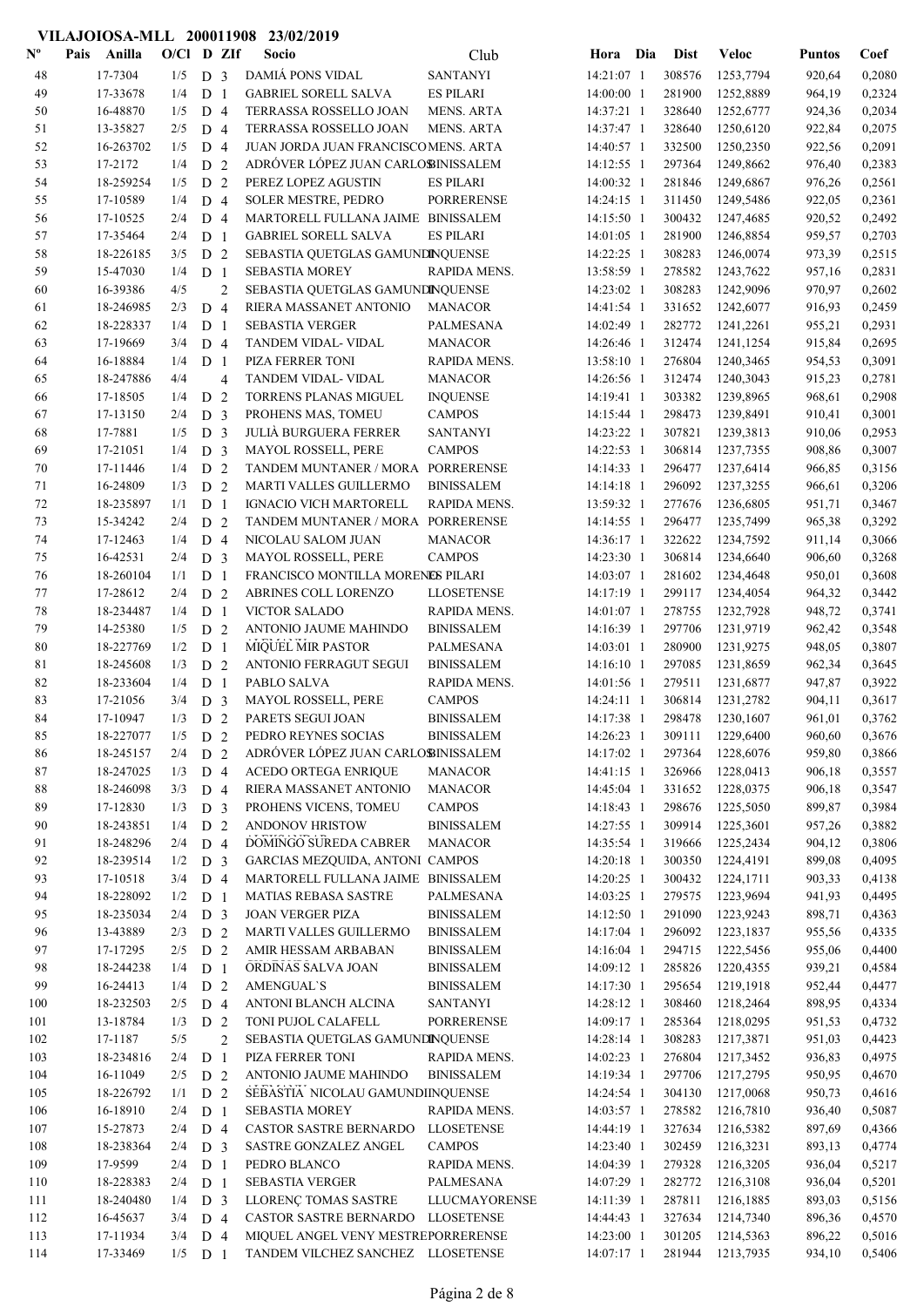#### Nº Pais Anilla O/Cl D ZIf Socio Club Hora Dia Dist Veloc Pais Anilla Socio O/Cl D ZIf Puntos Coef Club Dist 115 18-247393 1/3 D 4 CRUELLAS ROSELLO JULIAN MANACOR 14:31:33 1 311291 1213,3736 895,36 0,4939 116 18-232525 3/5 D 4 ANTONI BLANCH ALCINA SANTANYI 14:29:16 1 308460 1213,1358 895,18 0,5028<br>117 16-26154 2/5 D 3 DAMIÁPONS-VIDAL SANTANYI 14:29:22 1 308576 1213,1149 890,78 0,5069 117 16-26154 2/5 D 3 DAMIÁ PONS VIDAL SANTANYI 14:29:22 1 308576 1213,1149 890,78 0,5069 118 16-27711 1/3 D 1 TORCUATO VILCHEZ VILCHEZ ES PILARI 14:08:04 1 282696 1212,9405 933,44 0,5580 119 16-18490 1/5 D 2 ANTONIO COLL RAPIDA MENS. 14:14:52 1 290927 1212,8696 947,50 0,5468 120 17-28647 3/4 D 2 ABRINES COLL LORENZO LLOSETENSE 14:21:45 1 299117 1212,2270 947,00 0,5363 121 18-233079 1/3 D 3 DOMINGO FONTIRROIG PERELLSÁNTANYI 14:22:27 1 299898 1211,9539 889,92 0,5394 122 17-13716 1/5 D 3 GINARD GINARD, JULIÀ CAMPOS 14:21:48 1 299064 1211,7666 889,79 0,5454 123 123 17-19560 2/5 D 4 JUAN JORDA JUAN FRANCISCOMENS. ARTA 14:49:30 1 332500 1211,2933 893,82 0,4946 124 SASTRE GONZALEZ ANGEL 13-27957 14:24:42 1 302459 3/4 D 3 CAMPOS 1211,2895 889,44 0,5481 125 18-260872 2/4 D 1 JAUME OLIVER ANTONIA LA DEPORTIVA 14:09:32 1 283759 1209,8877 931,09 0,5889 126 16-45612 4/4 4 CASTOR SASTRE BERNARDO LLOSETENSE 14:46:03 1 327634 1208,7585 891,95 0,5141 127 18-247376 2/3 D 4 CRUELLAS ROSELLO JULIAN MANACOR 14:32:36 1 311291 1208,4278 891,71 0,5454 128 15-44549 2/3 D 1 TORCUATO VILCHEZ VILCHEZ ES PILARI 14:09:05 1 282696 1207,6725 929,39 0,6053 129 17-34966 1/2 D 1 MIGUEL A. VICARIO DORADO PALMESANA 14:09:17 1 282835 1207,2348 929,05 0,6098 130 16-25058 1/4 **D** 3 ANTONI PERELLÓ VIDAL SANTANYI 14:28:08 1 305583 1207,2017 886,44 0,5687 131 16-18595 2/5 D 2 ANTONIO COLL RAPIDA MENS. 14:16:13 1 290927 1206,0817 942,20 0,6020 132 18-259237 2/5 D 2 PEREZ LOPEZ AGUSTIN ES PILARI 14:08:44 1 281846 1205,8443 942,01 0,6261 133 13259207 3/5 D 2 PEREZ LOPEZ AGUSTIN ES PILARI 14:08:48 1 281846 1205,5004 941,74 0,6309 134 17-13956 4/5 3 JAUME SASTRE JUAN LLUCMAYORENSE 14:16:22 1 290785 1204,7438 884,63 0,6161 135 18-259402 1/5 D 1 BOSCH MIR JUAN ES PILARI 14:11:17 1 284485 1203,9994 926,56 0,6344 136 16-41009 1/4 D 4 TRUYOLS SANSO SEBASTIAN MANACOR 14:43:22 1 323094 1203,9275 888,39 0,5627 137 18-233536 2/4 D 1 PABLO SALVA RAPIDA MENS. 14:07:12 1 279511 1203,7511 926,37 0,6553 138 17-7267 3/5 D 3 DAMIÁ PONS VIDAL SANTANYI 14:31:21 1 308576 1203,7293 883,88 0,5979 139 17-2031 2/5 D 2 GUIEM TERRASSA BINISSALEM 14:18:07 1 292578 1203,4469 940,14 0,6351 140 14-28727 2/5 D 4 TANDEM JORDI-TOLO MANACOR 14:49:06 1 329638 1202,6195 887,42 0,5678 141 17-20131 3/5 D 4 TANDEM JORDI-TOLO MANACOR 14:49:08 1 329638 1202,4732 887,32 0,5718 142 18-233698 1/3 D 1 GUILLERMO AMENGUAL RAPIDA MENS. 14:12:04 1 285009 1202,2314 925,20 0,6661 143 17-30980 1/3 D 2 MUNTANER ORELL JOSE A. POLLESINA 14:38:48 1 317102 1202,0546 939,05 0,6029 144 14-229231 3/5 D 2 ANTONIO JAUME MAHINDO BINISSALEM 14:22:43 1 297706 1201,8004 938,85 0,6467 145 17-35043 1/4 D 3 GOMIS TOMÀS, PERE A. CAMPOS 14:23:38 1 298640 1201,1262 881,97 0,6491 146 17-3361 1/2 D 1 FELIX JURADO MATAS LA DEPORTIVA 14:08:15 1 280149 1201,0675 924,31 0,6967 147 18-235453 1/1 D 2 LORENTE CAÑELLAS RAPIDA MENS. 14:19:25 1 293512 1200,8674 938,12 0,6696 148 15-8642121 1/2 D 2 DERBY MALLORCA SAMI DERBY MALLORCA 14:26:16 1 301724 1200,8119 938,08 0,6558 149 18-231027 2/4 D 2 AMENGUAL`S BINISSALEM 14:21:15 1 295654 1200,6254 937,94 0,6738 150 18-259468 2/5 D 1 BOSCH MIR JUAN ES PILARI 14:12:00 1 284485 1200,3586 923,76 0,7049 151 17-27728 1/3 D 2 PERELLO PUJADAS CRISTOBALLLOSETENSE 14:26:34 1 301598 1198,8790 936,57 0,6693 152 17-10017 3/4 D 1 PABLO SALVA RAPIDA MENS. 14:08:16 1 279511 1198,2466 922,14 0,7270 153 16-28803 1/3 D 4 GORNALS FERRER MIGUEL ANGERERENSE 14:28:28 1 303535 1197,5342 883,67 0,6739 154 18-238206 2/3 D 3 SASTRE BARBERO, LAURE CAMPOS 14:25:06 1 299157 1196,1495 878,32 0,6882 155 17-17683 2/4 D 2 TORRENS PLANAS MIGUEL INQUENSE 14:28:41 1 303382 1195,9083 934,25 0,6830<br>156 17-14946 1/4 D 3 SERVER RIGO JAIME LLUCMAYORENSE 14:18:53 1 291450 1195.0386 877.50 0.7156 156 17-14946 1/4 D 3 SERVER RIGO JAIME LLUCMAYORENSE 14:18:53 1 291450 1195,0386 877,50 0,7156 157 17-14687 2/4 D 3 SERVER RIGO JAIME LLUCMAYORENSE 14:18:55 1 291450 1194,8753 877,38 0,7202 158 16-17661 3/4 D 1 SEBASTIA MOREY RAPIDA MENS. 14:08:17 1 278582 1194,1788 919,01 0,7582 159 17-15237 1/4 D 3 BERNAT BONET LLUCMAYORENSE 14:18:32 1 290726 1193,7832 876,58 0,7312 160 16-27090 2/4 D 3 BERNAT BONET LLUCMAYORENSE 14:18:37 1 290726 1193,3748 876,28 0,7358 161 18-265366 2/4 D 1 VICTOR SALADO RAPIDA MENS. 14:08:36 1 278755 1193,3005 918,33 0,7721 162 18-239675 2/5 D 3 BARCELÓ SAGRERA, SALVADORAMPOS 14:30:07 1 304253 1192,6034 875,72 0,7118 163 16-19254 2/4 D 3 MONSERRAT RAFAL JULIAN LLUCMAYORENSE 14:18:08 1 289959 1192,5925 875,71 0,7515 164 16-12485 4/5 2 ANTONIO JAUME MAHINDO BINISSALEM 14:24:41 1 297706 1192,3343 931,46 0,7365 165 17-27614 3/5 D 4 JUAN JORDA JUAN FRANCISCOMENS. ARTA 14:53:56 1 332500 1192,0411 879,62 0,6634 166 18-235191 1/4 D 1 ANTONIO BALLESTER RAPIDA MENS. 14:12:54 1 283513 1191,7318 917,12 0,7828 167 18-235187 2/4 D 1 ANTONIO BALLESTER RAPIDA MENS. 14:13:00 1 283513 1191,2311 916,74 0,7875 168 17-12591 3/5 D 3 BARCELÓ SAGRERA, SALVADORAMPOS 14:30:29 1 304253 1190,8918 874,46 0,7382 169 17-2120 3/5 D 2 GUIEM TERRASSA BINISSALEM 14:20:42 1 292578 1190,7937 930,26 0,7722 170 17-32298 1/2 D 1 MARCOS ROTGER SANCHEZ RAPIDA MENS. 14:12:57 1 283230 1190,2921 916,01 0,8024 171 18-255473 1/2 D 2 SANCHEZ PERELLO JOSE LLOSETENSE 14:26:07 1 298893 1190,2555 929,83 0,7649 172 18-237914 2/3 D 2 PARETS SEGUI JOAN BINISSALEM 14:25:52 1 298478 1189,7874 929,47 0,7704 173 17-20819 3/5 D 4 VADELL FUSTER BUENAVENTURANACOR 14:52:57 1 330661 1189,6420 877,85 0,6995 174 16-32340 1/3 D 3 PROHENS VICENS, ANDRES CAMPOS 14:26:31 1 299185 1189,5236 873,45 0,7775 175 18-234559 3/4 D 1 PEDRO BLANCO RAPIDA MENS. 14:09:59 1 279328 1188,7141 914,80 0,8376 176 17-35497 3/4 D 1 GABRIEL SORELL SALVA ES PILARI 14:12:10 1 281900 1188,6156 914,72 0,8347<br>177 18-236737 1/4 D 4 ARBONA-FORNERS ANTONIO BINISSALEM 14:29:45 1 302567 1187.7017 876.42 0.7821 18-236737 1/4 D 4 ARBONA FORNERS ANTONIO BINISSALEM 14:29:45 1 302567 1187,7017 876,42 0,7821 178 18-226245 3/4 D 2 PEDRO QUETGLAS GAMUNDI INQUENSE 14:30:28 1 303353 1187,4465 927,64 0,7845 179 18-233534 4/4 1 PABLO SALVA RAPIDA MENS. 14:10:34 1 279511 1186,5473 913,13 0,8562

VILAJOIOSA-MLL 200011908 23/02/2019

180 15-56377 1/1 D 4 JOSE LEBRON LINARES MANACOR 14:44:06 1 318976 1185,3437 874,68 0,7544 181 18-235237 1/3 D 2 TOMEU VICH RAPIDA MENS. 14:24:10 1 295185 1184,6890 925,49 0,8198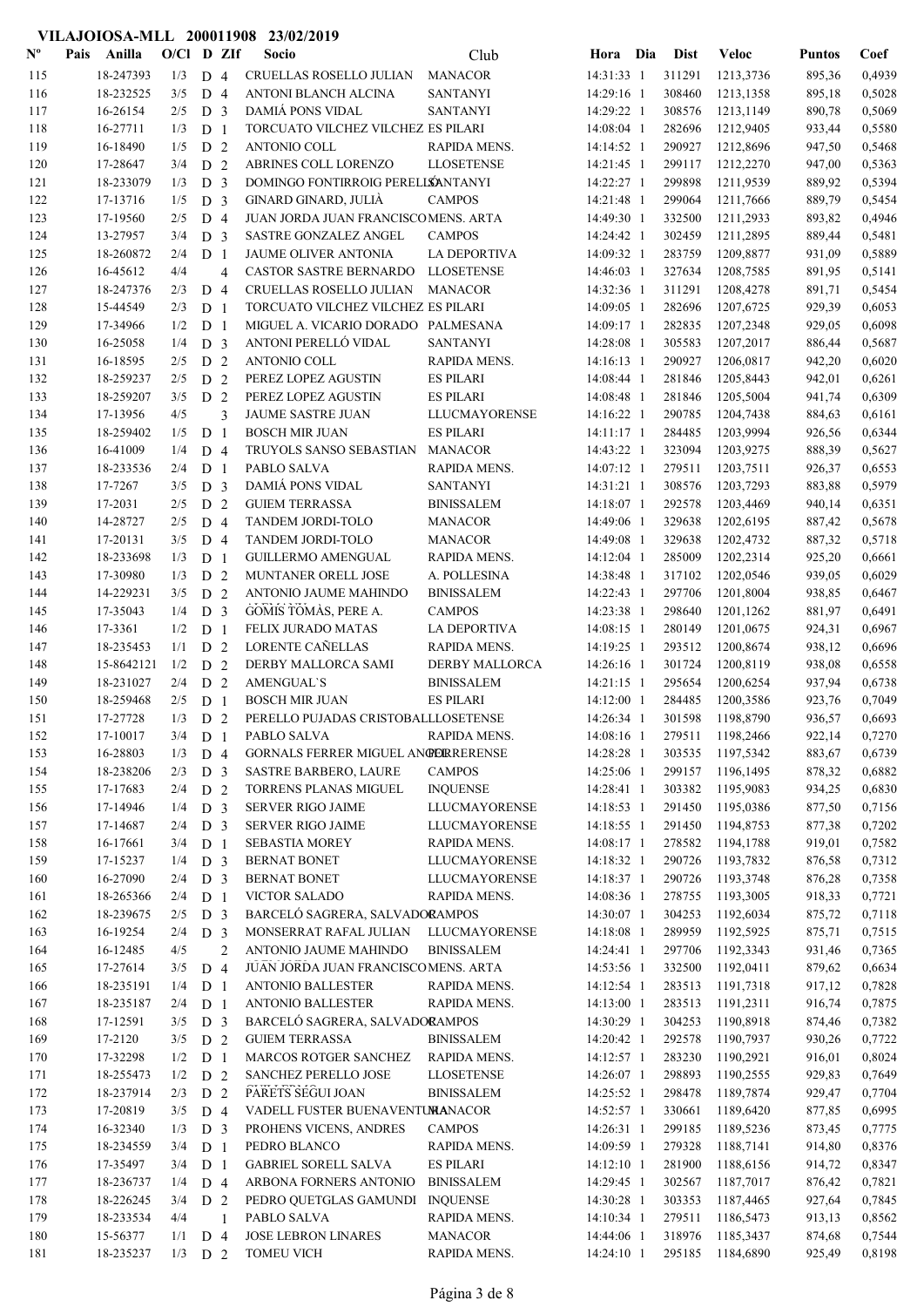| $\mathbf{N}^{\mathbf{o}}$ | Pais | Anilla     | $O/C1$ D ZIf |                |                | Socio                              | Club                 | Hora Dia     | <b>Dist</b> | Veloc     | <b>Puntos</b> | Coef   |
|---------------------------|------|------------|--------------|----------------|----------------|------------------------------------|----------------------|--------------|-------------|-----------|---------------|--------|
| 182                       |      | 17-33640   | 4/4          |                | 1              | <b>GABRIEL SORELL SALVA</b>        | <b>ES PILARI</b>     | 14:13:02 1   | 281900      | 1184,2879 | 911,39        | 0,8631 |
| 183                       |      | 18-233189  | 1/2          | D <sub>3</sub> |                | LLUC LLADÓ SERVERA                 | <b>SANTANYI</b>      | 14:32:53 1   | 305310      | 1183,9075 | 869,33        | 0,8013 |
| 184                       |      | 18-248495  | 4/4          |                | 3              | MAYOL ROSSELL, PERE                | <b>CAMPOS</b>        | 14:34:20 1   | 306814      | 1183,0874 | 868,73        | 0,8018 |
| 185                       |      | 18-260550  | 1/2          | D <sub>1</sub> |                | MONTSERRAT PUJOL JUAN              | <b>LA DEPORTIVA</b>  | 14:12:19 1   | 280743      | 1182,9890 | 910,39        | 0,8810 |
| 186                       |      | 16-20350   | 3/4          | D <sub>3</sub> |                | <b>BERNAT BONET</b>                | <b>LLUCMAYORENSE</b> | 14:21:07 1   | 290726      | 1181,2528 | 867,38        | 0,8553 |
| 187                       |      | 16-41939   | 1/2          | D <sub>4</sub> |                | <b>JAIME POU MESQUIDA</b>          | <b>MANACOR</b>       | 14:48:31 1   | 323008      | 1180,9445 | 871,43        | 0,7740 |
| 188                       |      | 18-258531  | 1/2          | D <sub>2</sub> |                | TORRES CERDA SEBASTIAN             | A. POLLESINA         | 14:44:36 1   | 318318      | 1180,7047 | 922,37        | 0,7896 |
| 189                       |      | 15-44845   | 3/4          | D <sub>1</sub> |                | JAUME OLIVER ANTONIA               | <b>LA DEPORTIVA</b>  | 14:15:24 1   | 283759      | 1180,3619 | 908,37        | 0,8905 |
| 190                       |      | 18-239183  | 1/2          | D <sub>3</sub> |                | LLUCH DUBON, SANTI                 | <b>CAMPOS</b>        | 14:28:01 1   | 298473      | 1179,6575 | 866,21        | 0,8510 |
| 191                       |      | 17-14859   | 3/4          | D <sub>3</sub> |                | MONSERRAT RAFAL JULIAN             | <b>LLUCMAYORENSE</b> | 14:21:01 1   | 289959      | 1178,6153 | 865,44        | 0,8806 |
| 192                       |      | 18-235235  | 2/3          | D <sub>2</sub> |                | <b>TOMEU VICH</b>                  | RAPIDA MENS.         | 14:25:49 1   | 295185      | 1176,8955 | 919,40        | 0,8696 |
| 193                       |      | 15-34936   | 4/4          |                | $\overline{4}$ | MIQUEL ANGEL VENY MESTREPORRERENSE |                      | 14:31:00 1   | 301205      | 1176,5820 | 868,21        | 0,8566 |
| 194                       |      | 17-6505    | 1/3          | D <sub>3</sub> |                | LLORENÇ PERELLÓ VIDAL              | <b>SANTANYI</b>      | 14:32:10 1   | 302366      | 1175,7589 | 863,35        | 0,8578 |
| 195                       |      | 12-66421   | 2/5          | D <sub>1</sub> |                | TANDEM VILCHEZ SANCHEZ             | <b>LLOSETENSE</b>    | 14:15:00 1   | 281944      | 1174,7667 | 904,07        | 0,9246 |
| 196                       |      | 18-259445  | 3/5          | D <sub>1</sub> |                | <b>BOSCH MIR JUAN</b>              | <b>ES PILARI</b>     | 14:17:12 1   | 284485      | 1174,5871 | 903,93        | 0,9211 |
| 197                       |      | 18-236465  | 1/3          | D <sub>2</sub> |                | <b>CIRER FERRIOL ANTONIO</b>       | <b>BINISSALEM</b>    | 14:27:50 1   | 295657      | 1169,3751 | 913,52        | 0,8908 |
| 198                       |      | 18-233699  | 2/3          | D <sub>1</sub> |                | <b>GUILLERMO AMENGUAL</b>          | RAPIDA MENS.         | 14:18:44 1   | 285009      | 1169,3476 | 899,90        | 0,9288 |
| 199                       |      | 17-15295   | 4/4          |                | 3              | <b>BERNAT BONET</b>                | LLUCMAYORENSE        | 14:23:52 1   | 290726      | 1168,1998 | 857,80        | 0,9151 |
| 200                       |      | 18-227235  | 1/1          | D <sub>1</sub> |                | MANUEL MUÑOZ                       | PALMESANA            | 14:12:09 1   | 276970      | 1167,9106 | 898,79        | 0,9654 |
| 201                       |      | 18-248326  | 2/4          | D <sub>4</sub> |                | NICOLAU SALOM JUAN                 | <b>MANACOR</b>       | 14:51:15 1   | 322622      | 1167,8624 | 861,78        | 0,8329 |
| 202                       |      | 18-235374  | 1/3          | D <sub>1</sub> |                | <b>JOSE RODRIGUEZ</b>              | RAPIDA MENS.         | $14:13:35$ 1 | 278170      | 1165,9239 | 897,26        | 0,9708 |
| 203                       |      | 18-245379  | 1/2          | D <sub>1</sub> |                | <b>ADROVER FORNES CARLOS</b>       | <b>BINISSALEM</b>    | 14:16:03 1   | 281006      | 1165,7581 | 897,13        | 0,9658 |
| 204                       |      | 17-14144   | 1/3          | D <sub>3</sub> |                | <b>BARTOLOME CREUS GARAU</b>       | <b>LLUCMAYORENSE</b> | 14:22:08 1   | 287975      | 1165,2617 | 855,64        | 0,9471 |
| 205                       |      | 17-17689   | 3/4          | D <sub>2</sub> |                | TORRENS PLANAS MIGUEL              | <b>INQUENSE</b>      | 14:36:01 1   | 303382      | 1162,3089 | 908,00        | 0,9034 |
| 206                       |      | 14-34723   | 2/5          | D <sub>3</sub> |                | GINARD GINARD, JULIÀ               | <b>CAMPOS</b>        | 14:32:22 1   | 299064      | 1162,0153 | 853,25        | 0,9209 |
| 207                       |      | 18-240607  | 1/5          | D <sub>3</sub> |                | ANDRES PROHENS SALOM               | <b>LLUCMAYORENSE</b> | 14:32:30 1   | 299185      | 1161,8835 | 853,16        | 0,9250 |
| 208                       |      | 18-255746  | 1/4          | D <sub>2</sub> |                | VILLALONGA COLL LORENZO LLOSETENSE |                      | 14:32:19 1   | 298964      | 1161,8525 | 907,65        | 0,9301 |
| 209                       |      | 16-20078   | 1/3          | D <sub>1</sub> |                | <b>MARINA GIL</b>                  | PALMESANA            | 14:15:27 1   | 279298      | 1161,5637 | 893,91        | 1,0004 |
| 210                       |      | 16-33440   | 2/4          | D <sub>3</sub> |                | GOMIS TOMÀS, PERE A.               | <b>CAMPOS</b>        | 14:32:07 1   | 298640      | 1161,4961 | 852,87        | 0,9401 |
| 211                       |      | 17-254702  | 1/2          | D <sub>2</sub> |                | <b>JUAN MIGUEL PIZA</b>            | <b>BINISSALEM</b>    | 14:29:31 1   | 295541      | 1161,1853 | 907,12        | 0,9545 |
| 212                       |      | 18-231528  | 1/3          | D <sub>3</sub> |                | <b>JULIÀ BURGUERA VICENS</b>       | <b>SANTANYI</b>      | 14:39:18 1   | 306789      | 1160,7605 | 852,33        | 0,9238 |
| 213                       |      | 17-11214   | 2/4          | D 4            |                | SOLER MESTRE, PEDRO                | <b>PORRERENSE</b>    | 14:43:46 1   | 311450      | 1158,8119 | 855,10        | 0,9143 |
| 214                       |      | 18-233631  | 3/3          | D <sub>1</sub> |                | <b>GUILLERMO AMENGUAL</b>          | RAPIDA MENS.         | 14:21:30 1   | 285009      | 1156,2231 | 889,80        | 1,0038 |
| 215                       |      | 14-2192618 | 2/2          | D <sub>1</sub> |                | MARCOS ROTGER SANCHEZ              | RAPIDA MENS.         | 14:20:13 1   | 283230      | 1155,0194 | 888,87        | 1,0148 |
| 216                       |      | 16-13298   | 3/5          | D <sub>1</sub> |                | TANDEM VILCHEZ SANCHEZ             | <b>LLOSETENSE</b>    | 14:19:08 1   | 281944      | 1154,8771 | 888,76        | 1,0242 |
| 217                       |      | 18-238236  | 2/3          | D <sub>3</sub> |                | <b>JULIÀ BURGUERA VICENS</b>       | <b>SANTANYI</b>      | 14:40:44 1   | 306789      | 1154,4995 | 847,74        | 0,9456 |
| 218                       |      | 17-6232    | 2/4          | D <sub>3</sub> |                | ANTONI PERELLÓ VIDAL               | <b>SANTANYI</b>      | 14:39:54 1   | 305583      | 1153,5787 | 847,06        | 0,9537 |
| 219                       |      | 17-26513   | $1/4$ D 4    |                |                | PEDRO GINARD NICOLAU               | <b>MENS. ARTA</b>    | 15:07:13 1   | 336993      | 1153,2299 | 850,98        | 0,8688 |
| 220                       |      | 18-255760  | $2/4$ D 2    |                |                | VILLALONGA COLL LORENZO LLOSETENSE |                      | 14:34:17 1   | 298964      | 1153,0398 | 900,76        | 0,9838 |
| 221                       |      | 15-26102   | 1/3          | D 2            |                | TORRES LUQUE CRISTOBAL             | A. POLLESINA         | 14:53:24 1   | 320981      | 1152,9490 | 900,69        | 0,9205 |
| 222                       |      | 16-39417   | 1/2          | D 2            |                | PEDRO A. PAYERAS OLIVER            | <b>INQUENSE</b>      | 14:47:08 1   | 313212      | 1150,9505 | 899,13        | 0,9476 |
| 223                       |      | 17-3464    | 2/4          | D <sub>1</sub> |                | <b>SALVADOR GONZALEZ</b>           | PALMESANA            | 14:17:58 1   | 279597      | 1150,7628 | 885,59        | 1,0663 |
| 224                       |      | 17-31779   | 1/3          | D <sub>2</sub> |                | VARA MARQUET GREGORIO              | A. POLLESINA         | 14:51:23 1   | 318019      | 1150,6446 | 898,89        | 0,9417 |
| 225                       |      | 18-228044  | 1/4          | D <sub>1</sub> |                | <b>GOMEZ FONT RAFAEL</b>           | PALMESANA            | 14:13:28 1   | 274128      | 1149,5443 | 884,66        | 1,0973 |
| 226                       |      | 18-237035  | 2/5          | D <sub>4</sub> |                | NADAL PERELLO GABRIEL              | <b>PORRERENSE</b>    | 14:53:30 1   | 320072      | 1149,2711 | 848,06        | 0,9440 |
| 227                       |      | 18-254583  | 2/4          | D 4            |                | PEDRO GINARD NICOLAU               | <b>MENS. ARTA</b>    | 15:08:18 1   | 336993      | 1148,9703 | 847,84        | 0,9005 |
| 228                       |      | 17-3634    | 3/4          | D <sub>1</sub> |                | <b>SALVADOR GONZALEZ</b>           | PALMESANA            | 14:18:23 1   | 279597      | 1148,7927 | 884,08        | 1,0902 |
| 229                       |      | 18-243478  | 2/5          | D 2            |                | MIGUEL SAURINA MORAGUES BINISSALEM |                      | 14:38:15 1   | 302331      | 1148,4558 | 897,18        | 1,0126 |
| 230                       |      | 16-28229   | 3/4          | D <sub>2</sub> |                | TANDEM MUNTANER / MORA PORRERENSE  |                      | 14:33:11 1   | 296477      | 1148,3197 | 897,07        | 1,0371 |
| 231                       |      | 18-261136  | 1/1          | D <sub>1</sub> |                | JUAN JESUS BISBAL MORA             | LA DEPORTIVA         | 14:18:47 1   | 279828      | 1147,8553 | 883,36        | 1,1036 |
| 232                       |      | 18-260510  | 1/4          | D <sub>1</sub> |                | <b>LLADO BONET JOSE</b>            | LA DEPORTIVA         | 14:16:42 1   | 277221      | 1146,9632 | 882,67        | 1,1188 |
| 233                       |      | 17-7754    | 1/3          | D <sub>3</sub> |                | <b>ANTONI SERRA BONET</b>          | <b>SANTANYI</b>      | 14:42:30 1   | 306422      | 1145,5028 | 841,13        | 1,0166 |
| 234                       |      | 15-48938   | 4/5          |                | 3              | <b>DAMIÁ PONS VIDAL</b>            | <b>SANTANYI</b>      | 14:44:29 1   | 308576      | 1145,0652 | 840,81        | 1,0138 |
| 235                       |      | 18-233080  | 2/3          | D <sub>3</sub> |                | DOMINGO FONTIRROIG PERELLSANTANYI  |                      | 14:37:01 1   | 299898      | 1144,5760 | 840,45        | 1,0476 |
| 236                       |      | 17-34213   | 2/2          | D 4            |                | <b>JAIME POU MESQUIDA</b>          | <b>MANACOR</b>       | 14:57:22 1   | 323008      | 1143,9311 | 844,12        | 0,9768 |
| 237                       |      | 18-260513  | 2/4          | D <sub>1</sub> |                | <b>LLADO BONET JOSE</b>            | LA DEPORTIVA         | 14:17:27 1   | 277221      | 1143,4151 | 879,94        | 1,1429 |
| 238                       |      | 17-17475   | 3/4          | D 2            |                | <b>AMENGUAL'S</b>                  | <b>BINISSALEM</b>    | 14:33:59 1   | 295654      | 1141,5947 | 891,82        | 1,0762 |
| 239                       |      | 17-14164   | 2/3          | D <sub>3</sub> |                | <b>BARTOLOME CREUS GARAU</b>       | LLUCMAYORENSE        | $14:27:19$ 1 | 287975      | 1141,3237 | 838,06        | 1,1095 |
| 240                       |      | 16-24636   | 1/4          | D <sub>2</sub> |                | MATEO TERRASSA COSTA               | <b>BINISSALEM</b>    | 14:31:26 1   | 292614      | 1141,0919 | 891,43        | 1,0965 |
| 241                       |      | 17-35252   | 4/5          |                | $\overline{2}$ | <b>GUIEM TERRASSA</b>              | <b>BINISSALEM</b>    | 14:31:32 1   | 292578      | 1140,5068 | 890,97        | 1,1012 |
| 242                       |      | 17-34975   | 2/2          | D <sub>1</sub> |                | MIGUEL A. VICARIO DORADO PALMESANA |                      | 14:23:04 1   | 282835      | 1140,1572 | 877,43        | 1,1439 |
| 243                       |      | 18-248248  | 3/4          | D <sub>4</sub> |                | DOMINGO SUREDA CABRER              | <b>MANACOR</b>       | 14:55:30 1   | 319666      | 1139,6292 | 840,94        | 1,0163 |
| 244                       |      | 18-259413  | 4/5          |                | 1              | <b>BOSCH MIR JUAN</b>              | <b>ES PILARI</b>     | 14:24:49 1   | 284485      | 1138,7751 | 876,37        | 1,1466 |
| 245                       |      | 14-21445   | 4/4          |                | $\overline{2}$ | TORRENS PLANAS MIGUEL              | <b>INQUENSE</b>      | 14:42:03 1   | 303382      | 1136,0494 | 887,49        | 1,0796 |
| 246                       |      | 18-228355  | 3/4          | D <sub>1</sub> |                | <b>SEBASTIA VERGER</b>             | PALMESANA            | 14:23:59 1   | 282772      | 1135,7065 | 874,01        | 1,1630 |
| 247                       |      | 18-240608  | 2/5          | D <sub>3</sub> |                | ANDRES PROHENS SALOM               | <b>LLUCMAYORENSE</b> | 14:38:32 1   | 299185      | 1135,2833 | 833,63        | 1,1037 |
| 248                       |      | 17-15035   | 4/5          |                | 2              | PEREZ LOPEZ AGUSTIN                | <b>ES PILARI</b>     | 14:23:42 1   | 281846      | 1133,2770 | 885,32        | 1,1764 |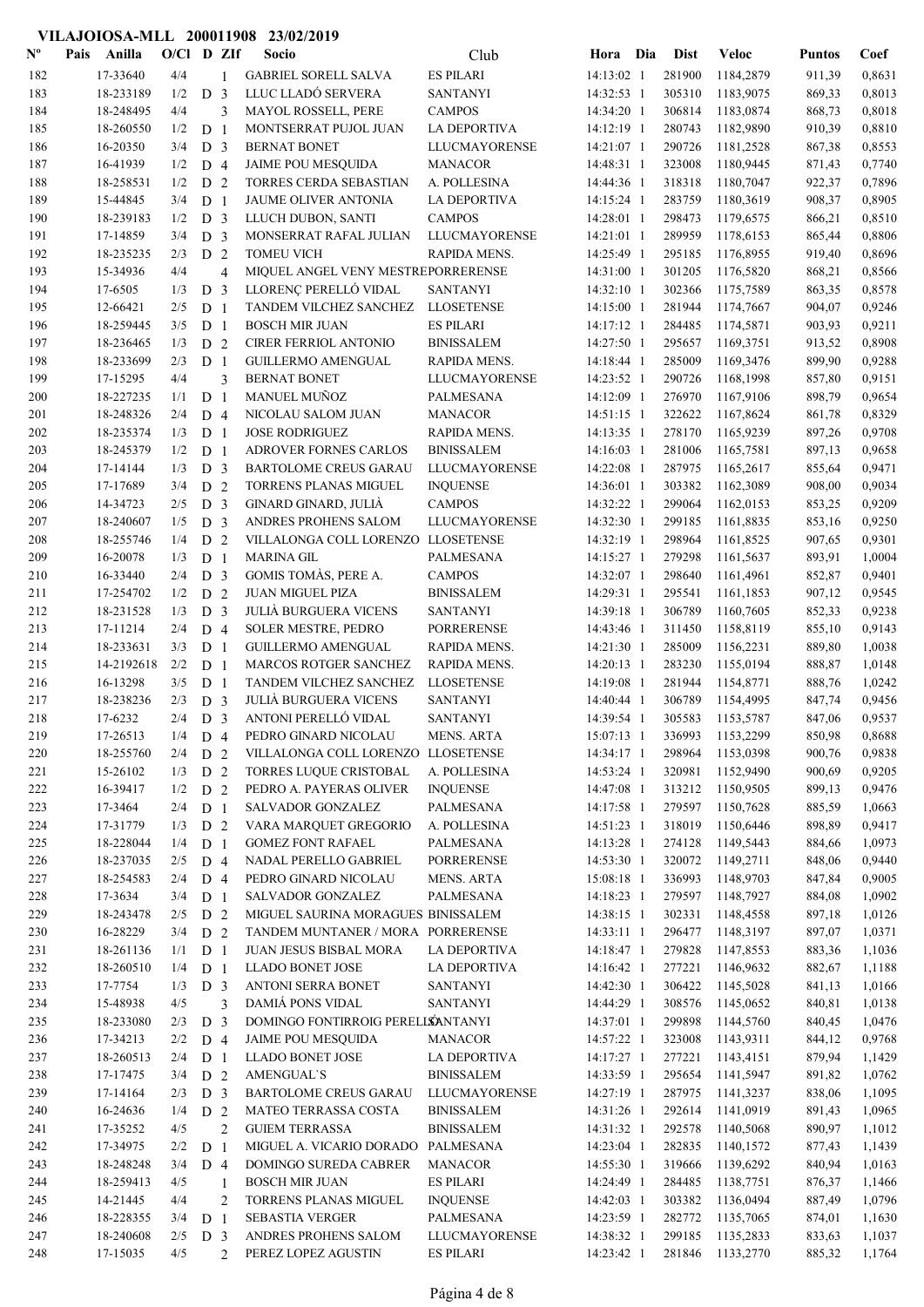| $\mathbf{N}^{\mathbf{o}}$ | Pais | Anilla                | $O/C1$ D ZIf |                                  |                | Socio                                                                    | Club                 | Hora Dia                 | <b>Dist</b>      | <b>Veloc</b>           | <b>Puntos</b>    | Coef             |
|---------------------------|------|-----------------------|--------------|----------------------------------|----------------|--------------------------------------------------------------------------|----------------------|--------------------------|------------------|------------------------|------------------|------------------|
| 249                       |      | 17-11122              | 3/4          | D <sub>4</sub>                   |                | <b>SOLER MESTRE, PEDRO</b>                                               | <b>PORRERENSE</b>    | 14:50:17 1               | 311450           | 1131,3798              | 834,86           | 1,0688           |
| 250                       |      | 10-102789             | 2/4          | D <sub>3</sub>                   |                | MIQUEL ANGEL OLLER                                                       | <b>LLUCMAYORENSE</b> | 14:32:39 1               | 291355           | 1130,8170              | 830,35           | 1,1471           |
| 251                       |      | 16-40885              | 4/5          |                                  | $\overline{4}$ | TANDEM JORDI-TOLO                                                        | <b>MANACOR</b>       | 15:06:37 1               | 329638           | 1130,3812              | 834,12           | 1,0180           |
| 252                       |      | 17-21215              | 2/4          | D <sub>4</sub>                   |                | TRUYOLS SANSO SEBASTIAN                                                  | <b>MANACOR</b>       | 15:00:55 1               | 323094           | 1130,0286              | 833,86           | 1,0427           |
| 253                       |      | 15-36309              | 3/5          | D <sub>3</sub>                   |                | GINARD GINARD, JULIÀ                                                     | <b>CAMPOS</b>        | 14:39:40 1               | 299064           | 1129,9647              | 829,72           | 1,1310           |
| 254                       |      | 16-13238              | 4/5          |                                  | 1              | TANDEM VILCHEZ SANCHEZ                                                   | <b>LLOSETENSE</b>    | 14:24:34 1               | 281944           | 1129,7342              | 869,41           | 1,2044           |
| 255                       |      | 16-37820              | 2/3          | D <sub>2</sub>                   |                | LLUC LLABRES DEYA                                                        | <b>BINISSALEM</b>    | 14:35:13 1               | 293839           | 1129,2090              | 882,14           | 1,1602           |
| 256                       |      | 18-255649             | 2/2          | D <sub>2</sub>                   |                | SANCHEZ PERELLO JOSE                                                     | <b>LLOSETENSE</b>    | 14:39:57 1               | 298893           | 1128,1110              | 881,29           | 1,1450           |
| 257                       |      | 18-235200             | 3/4          | D <sub>1</sub>                   |                | <b>ANTONIO BALLESTER</b>                                                 | RAPIDA MENS.         | 14:26:29 1               | 283513           | 1127,3630              | 867,59           | 1,2119           |
| 258                       |      | 18-243814             | 2/4          | D <sub>2</sub>                   |                | <b>ANDONOV HRISTOW</b>                                                   | <b>BINISSALEM</b>    | 14:49:56 1               | 309914           | 1127,2333              | 880,60           | 1,1130           |
| 259                       |      | 16-17211              | 4/4          |                                  | 1              | <b>ANTONIO BALLESTER</b>                                                 | RAPIDA MENS.         | 14:26:45 1               | 283513           | 1126,1688              | 866,67           | 1,2213           |
| 260                       |      | 17-7878               | 2/5          | D <sub>3</sub>                   |                | <b>JULIÀ BURGUERA FERRER</b>                                             | <b>SANTANYI</b>      | 14:48:22 1               | 307821           | 1126,0371              | 826,84           | 1,1292           |
| 261                       |      | 18-239502             | 2/2          | D <sub>3</sub>                   |                | GARCIAS MEZQUIDA, ANTONI CAMPOS                                          |                      | 14:41:50 1               | 300350           | 1125,6090              | 826,52           | 1,1617           |
| 262                       |      | 18-260532             | 3/4          | D <sub>1</sub>                   |                | <b>LLADO BONET JOSE</b>                                                  | <b>LA DEPORTIVA</b>  | 14:21:23 1               | 277221           | 1125,1613              | 865,89           | 1,2635           |
| 263                       |      | 15-29332              | 3/5          | D <sub>4</sub>                   |                | TERRASSA ROSSELLO JOAN                                                   | <b>MENS. ARTA</b>    | 15:07:13 1               | 328640           | 1124,6450              | 829,89           | 1,0699           |
| 264                       |      | 16-25898              | 2/3          | D <sub>3</sub>                   |                | LLORENÇ PERELLÓ VIDAL                                                    | <b>SANTANYI</b>      | 14:43:54 1               | 302366           | 1124,4552              | 825,67           | 1,1673           |
| 265                       |      | 18-259849             | 1/3          | D <sub>1</sub>                   |                | MARQUEZ NUÑEZ MIGUEL                                                     | <b>PALMESANA</b>     | 14:19:39 1               | 274465           | 1121,8680              | 863,36           | 1,2908           |
| 266                       |      | 17-17998              | 3/4          | D <sub>2</sub>                   |                | ANDONOV HRISTOW                                                          | <b>BINISSALEM</b>    | 14:52:16 1               | 309914           | 1117,7471              | 873,19           | 1,1475           |
| 267<br>268                |      | 17-28092<br>18-235926 | 3/3<br>2/2   | D <sub>1</sub><br>D <sub>1</sub> |                | TORCUATO VILCHEZ VILCHEZ ES PILARI<br><b>HANZEL FANDIÑO</b>              | <b>PALMESANA</b>     | 14:28:20 1<br>14:26:12 1 | 282696<br>279601 | 1115,9053              | 858,77           | 1,2627<br>1,2814 |
| 269                       |      | 18-241032             | 2/4          | D <sub>3</sub>                   |                | LLORENÇ TOMAS SASTRE                                                     | <b>LLUCMAYORENSE</b> | 14:33:49 1               | 287811           | 1113,0613<br>1112,0265 | 856,58<br>816,55 | 1,2495           |
| 270                       |      | 18-259442             | 5/5          |                                  | 1              | <b>BOSCH MIR JUAN</b>                                                    | <b>ES PILARI</b>     | 14:31:06 1               | 284485           | 1110,8356              | 854,87           | 1,2688           |
| 271                       |      | 18-228058             | 2/4          | D <sub>1</sub>                   |                | <b>GOMEZ FONT RAFAEL</b>                                                 | PALMESANA            | 14:22:34 1               | 274128           | 1107,2896              | 852,14           | 1,3216           |
| 272                       |      | 18-228053             | 3/4          | D <sub>1</sub>                   |                | <b>GOMEZ FONT RAFAEL</b>                                                 | PALMESANA            | 14:22:35 1               | 274128           | 1107,2151              | 852,08           | 1,3265           |
| 273                       |      | 18-259828             | 2/3          | D <sub>1</sub>                   |                | MARQUEZ NUÑEZ MIGUEL                                                     | PALMESANA            | 14:22:57 1               | 274465           | 1106,9369              | 851,87           | 1,3298           |
| 274                       |      | 18-226249             | 4/4          |                                  | $\overline{2}$ | PEDRO QUETGLAS GAMUNDI                                                   | <b>INQUENSE</b>      | 14:49:16 1               | 303353           | 1106,0513              | 864,05           | 1,2075           |
| 275                       |      | 17-11442              | 4/4          |                                  | $\overline{2}$ | TANDEM MUNTANER / MORA PORRERENSE                                        |                      | 14:44:38 1               | 296477           | 1099,5562              | 858,98           | 1,2401           |
| 276                       |      | 16-33255              | 1/5          | D <sub>3</sub>                   |                | BARCELÓ GARCIES, JAUME                                                   | <b>CAMPOS</b>        | 14:47:25 1               | 299110           | 1097,9872              | 806,24           | 1,2336           |
| 277                       |      | 16-13323              | 2/3          | D <sub>2</sub>                   |                | TORRES LUQUE CRISTOBAL                                                   | A. POLLESINA         | 15:07:39 1               | 320981           | 1096,8085              | 856,83           | 1,1537           |
| 278                       |      | 18-227096             | 2/5          | D 2                              |                | PEDRO REYNES SOCIAS                                                      | <b>BINISSALEM</b>    | 14:57:20 1               | 309111           | 1094,8442              | 855,30           | 1,2023           |
| 279                       |      | 18-227061             | 3/5          | D <sub>2</sub>                   |                | PEDRO REYNES SOCIAS                                                      | <b>BINISSALEM</b>    | 14:58:09 1               | 309111           | 1091,6864              | 852,83           | 1,2067           |
| 280                       |      | 18-248643             | 1/1          | D <sub>4</sub>                   |                | <b>JUAN SERVERA SERVERA</b>                                              | <b>MANACOR</b>       | 15:15:15 1               | 327345           | 1090,2415              | 804,50           | 1,1435           |
| 281                       |      | 17-21194              | 3/3          | D <sub>4</sub>                   |                | CRUELLAS ROSELLO JULIAN                                                  | <b>MANACOR</b>       | 15:00:37 1               | 311291           | 1089,8909              | 804,24           | 1,2068           |
| 282                       |      | 17-36570              | 2/3          | D <sub>1</sub>                   |                | <b>MARINA GIL</b>                                                        | <b>PALMESANA</b>     | 14:31:24 1               | 279298           | 1089,3058              | 838,30           | 1,3498           |
| 283                       |      | 18-239298             | 3/4          | D <sub>3</sub>                   |                | GOMIS TOMÀS, PERE A.                                                     | <b>CAMPOS</b>        | 14:49:26 1               | 298640           | 1088,2060              | 799,06           | 1,2669           |
| 284                       |      | 18-239111             | 1/3          | D <sub>3</sub>                   |                | LLADÓ MAS, BÀRBARA                                                       | <b>CAMPOS</b>        | 14:50:09 1               | 298473           | 1084,7647              | 796,53           | 1,2721           |
| 285                       |      | 17-31895              | 1/3          | D <sub>2</sub>                   |                | VALENTIN LUCESCU                                                         | A. POLLESINA         | 15:09:41 1               | 319448           | 1084,0382              | 846,86           | 1,1927           |
| 286                       |      | 17-31162              | 1/2          | D <sub>2</sub>                   |                | SERVERA BORDOY JOSE                                                      | A. POLLESINA         | 15:10:01 1               | 318663           | 1080,1525              | 843,82           | 1,1999           |
| 287                       |      | 18-233139             | 3/3          | D <sub>3</sub>                   |                | DOMINGO FONTIRROIG PERELLSANTANYI                                        |                      | 14:53:17 1               | 299898           | 1077,6714              | 791,32           | 1,2794           |
| 288                       |      | 17-27558              | 1/3          | D 4                              |                | <b>JAIME CUTILLAS BERGAS</b>                                             | <b>MENS. ARTA</b>    | 15:28:32 1               | 337521           | 1076,5075              | 794,36           | 1,1407           |
| 289                       |      | 18-234832             | 3/4          | D <sub>1</sub>                   |                | PIZA FERRER TONI                                                         | RAPIDA MENS.         | 14:33:04 1               | 276804           | 1072,6066              | 825,45           | 1,3958           |
| 290                       |      | 17-20394              | 5/5          |                                  | $\overline{4}$ | TANDEM JORDI-TOLO                                                        | <b>MANACOR</b>       | 15:23:20 1               | 329638           | 1069,0962              | 788,90           | 1,1761           |
| 291                       |      | 17-13958              | $5/5$        |                                  | 3              | <b>JAUME SASTRE JUAN</b>                                                 | LLUCMAYORENSE        | 14:47:13 1               | 290785           | 1068,2116              | 784,38           | 1,3379           |
| 292                       |      | 18-228768             | 4/4          |                                  | $\mathbf{1}$   | <b>GOMEZ FONT RAFAEL</b>                                                 | PALMESANA            | 14:31:48 1               | 274128           | 1067,4766              | 821,50           | 1,4241           |
| 293                       |      | 18-244257             | 2/4          | D <sub>1</sub>                   |                | ORDINAS SALVA JOAN                                                       | <b>BINISSALEM</b>    | 14:44:02 1               | 285826           | 1062,4185              | 817,61           | 1,3705           |
| 294                       |      | 17-28323              | 1/3          | D <sub>4</sub>                   |                | GAYÁ I BAUÇA JOAN LLUIS                                                  | <b>LLOSETENSE</b>    | 15:04:24 1               | 307034           | 1060,9330              | 782,87           | 1,2801           |
| 295                       |      | 17-9842               | 3/4          | D <sub>1</sub>                   |                | <b>VICTOR SALADO</b>                                                     | RAPIDA MENS.         | 14:37:45 1               | 278755           | 1060,9134              | 816,45           | 1,4148           |
| 296                       |      | 17-28347              | 2/3          | D 4                              |                | GAYÁ I BAUÇA JOAN LLUIS                                                  | <b>LLOSETENSE</b>    | 15:04:34 1               | 307034           | 1060,3223              | 782,42           | 1,2889           |
| 297                       |      | 15-28777              | 4/5          |                                  | $\overline{4}$ | TERRASSA ROSSELLO JOAN                                                   | <b>MENS. ARTA</b>    | 15:25:09 1               | 328640           | 1059,6163              | 781,90           | 1,2082           |
| 298                       |      | 17-13435              | 2/3          | D <sub>3</sub>                   |                | ANTONIO HERNANDEZ                                                        | LLUCMAYORENSE        | 14:47:31 1               | 288553           | 1058,8453              | 777,50           | 1,3807           |
| 299                       |      | 16-41872              | 4/5          |                                  | $\overline{4}$ | VADELL FUSTER BUENAVENTUMANACOR                                          |                      | 15:28:27 1               | 330661           | 1054,9083              | 778,43           | 1,2089           |
| 300                       |      | 18-235276             | 3/3          | D <sub>2</sub>                   |                | <b>TOMEU VICH</b>                                                        | RAPIDA MENS.         | 14:56:32 1               | 295185           | 1048,4904              | 819,09           | 1,3587           |
| 301                       |      | 15-55231              | 1/5          | D 4                              |                | SALVADOR VADELL NADAL                                                    | <b>MANACOR</b>       | 15:29:51 1               | 327920           | 1041,5118              | 768,54           | 1,2271           |
| 302                       |      | 14-35115              | 2/5          | D <sub>3</sub>                   |                | <b>BARCELÓ GARCIES, JAUME</b>                                            | <b>CAMPOS</b>        | 15:05:42 1               | 299110           | 1028,9302              | 755,53           | 1,3498           |
| 303                       |      | 18-254588             | 3/4          | D 4                              |                | PEDRO GINARD NICOLAU                                                     | <b>MENS. ARTA</b>    | 15:43:42 1               | 336993           | 1025,2297              | 756,53           | 1,2020           |
| 304                       |      | 13-28598<br>18-245829 | 2/5<br>5/5   | D <sub>4</sub>                   |                | SALVADOR VADELL NADAL                                                    | <b>MANACOR</b>       | 15:35:11 1               | 327920<br>330661 | 1024,1632              | 755,74           | 1,2394           |
| 305                       |      |                       |              |                                  | $\overline{4}$ | VADELL FUSTER BUENAVENTUMANACOR                                          |                      | 15:38:06 1               |                  | 1023,4014              | 755,18           | 1,2331           |
| 306<br>307                |      | 18-236724<br>17-19572 | 2/4<br>4/5   | D 4                              | 4              | ARBONA FORNERS ANTONIO BINISSALEM<br>JUAN JORDA JUAN FRANCISCOMENS. ARTA |                      | 15:11:04 1<br>15:40:32 1 | 302567<br>332500 | 1021,9556<br>1021,4008 | 754,11<br>753,70 | 1,3521<br>1,2344 |
| 308                       |      | 15-28699              | 4/4          |                                  | $\overline{4}$ | PEDRO GINARD NICOLAU                                                     | <b>MENS. ARTA</b>    | 15:45:30 1               | 336993           | 1019,6460              | 752,41           | 1,2219           |
| 309                       |      | 16-34477              | 1/3          | D <sub>1</sub>                   |                | MARTIN VIDAL ANTONIO                                                     | <b>ES PILARI</b>     | 14:52:12 1               | 282508           | 1019,1486              | 784,31           | 1,4623           |
| 310                       |      | 18-239794             | 2/3          | D <sub>3</sub>                   |                | PROHENS VICENS, TOMEU                                                    | <b>CAMPOS</b>        | 15:09:08 1               | 298676           | 1015,4442              | 745,63           | 1,3876           |
| 311                       |      | 18-239106             | 2/3          | D <sub>3</sub>                   |                | LLADÓ MAS, BÀRBARA                                                       | <b>CAMPOS</b>        | 15:09:49 1               | 298473           | 1012,4021              | 743,39           | 1,3930           |
| 312                       |      | 18-233150             | 2/2          | D <sub>3</sub>                   |                | LLUC LLADÓ SERVERA                                                       | <b>SANTANYI</b>      | 15:17:28 1               | 305310           | 1009,4005              | 741,19           | 1,3662           |
| 313                       |      | 16-24278              | 3/5          | D <sub>2</sub>                   |                | AMIR HESSAM ARBABAN                                                      | <b>BINISSALEM</b>    | 15:07:56 1               | 294715           | 1006,0822              | 785,96           | 1,4198           |
| 314                       |      | 18-243830             | 4/4          |                                  | $\overline{c}$ | ANDONOV HRISTOW                                                          | <b>BINISSALEM</b>    | 15:24:19 1               | 309914           | 1001,9311              | 782,71           | 1,3545           |
| 315                       |      | 17-11819              | $3/5$ D 4    |                                  |                | NADAL PERELLO GABRIEL                                                    | <b>PORRERENSE</b>    | 15:35:54 1               | 320072           | 997,4198               | 736,00           | 1,3157           |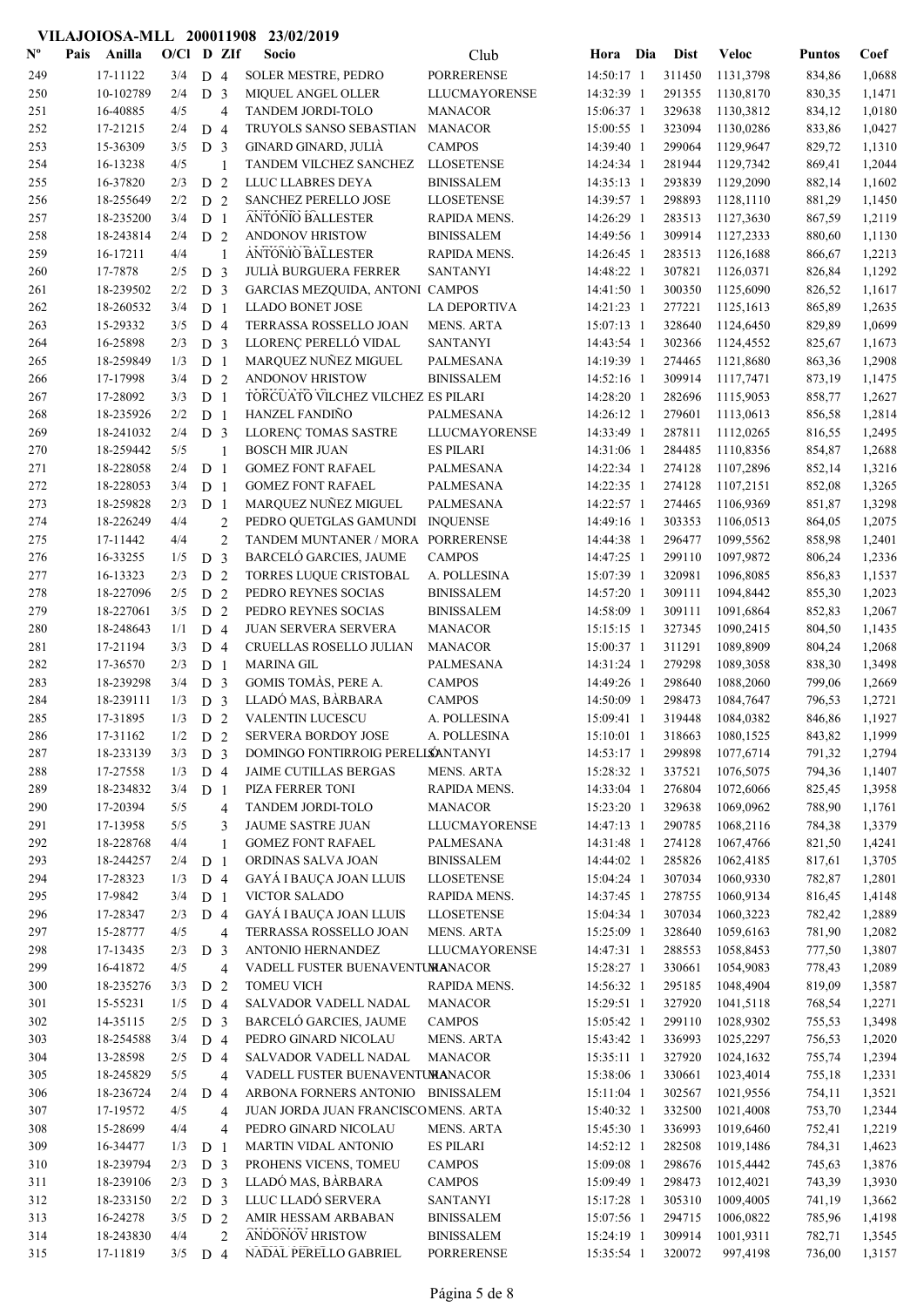#### Nº Pais Anilla O/Cl D ZIf Socio Club Hora Dia Dist Veloc VILAJOIOSA-MLL 200011908 23/02/2019 Pais Anilla Socio O/Cl D ZIf Puntos Coef Club Dist 316 16-28889 2/3 D 4 GORNALS FERRER MIGUEL ANGERERENSE 15:19:54 1 303535 995.5231 734.60 1.3918 317 17-10839 3/3 D 4 GORNALS FERRER MIGUEL ANGERERENSE 15:20:07 1 303535 994,8162 734,08 1,3962 318 16-25732 5/5 3 DAMIÁ PONS VIDAL SANTANYI 15:25:20 1 308576 994,3373 730,13 1,3777 319 18-241027 3/4 D 3 LLORENÇ TOMAS SASTRE LLUCMAYORENSE 15:04:49 1 287811 993,0795 729,21 1,4818 320 18-258804 1/2 D 2 JUAN JOSE CORRO CIFRE A. POLLESINA 15:39:28 1 321637 991,2790 774,39 1,3301<br>321 18-237247 2/3 D 2 CIRER FERRIOL ANTONIO BINISSALEM 15:13:16 1 295657 991.2506 774.37 1,4515 321 18-237247 2/3 D 2 CIRER FERRIOL ANTONIO BINISSALEM 15:13:16 1 295657 991,2506 774,37 1,4515 322 17-6811 3/3 D 4 PERE NICOLAU NOGUERA SANTANYI 15:36:19 1 317528 988,2089 729,21 1,3557 323 17-14971 3/4 D 3 SERVER RIGO JAIME LLUCMAYORENSE 15:10:12 1 291450 987,2967 724,96 1,4816 324 17-18294 3/3 D 2 MARTI VALLES GUILLERMO BINISSALEM 15:15:12 1 296092 986,3158 770,52 1,4629 325 17-2015 5/5 2 GUIEM TERRASSA BINISSALEM 15:12:30 1 292578 983,4555 768,28 1,4850 326 16-44499 1/1 D 4 DOMINGUEZ MOLL,ANTONIO MENS. ARTA 16:03:46 1 342722 982,6685 725,12 1,2717 327 16-32140 2/3 D 2 VARA MARQUET GREGORIO A. POLLESINA 15:41:03 1 318019 975,3688 761,96 1,3747 328 17-7630 1/3 D 3 ANTONI BURGUERA VIDAL SANTANYI 15:30:12 1 307224 974,6954 715,71 1,4273 329 18-248018 3/4 D 4 TRUYOLS SANSO SEBASTIAN MANACOR 15:50:41 1 323094 962,4964 710,23 1,3613 330 17-17534 2/4 D 2 MATEO TERRASSA COSTA BINISSALEM 15:20:15 1 292614 958,6044 748,87 1,5077 331 18-240547 3/3 D 3 ANTONIO HERNANDEZ LLUCMAYORENSE 15:16:10 1 288553 958,1173 703,53 1,5336 332 16-26722 3/5 D 3 JULIÀ BURGUERA FERRER SANTANYI 15:36:23 1 307821 957,8001 703,30 1,4419 333 17-12673 4/5 3 BARCELÓ SAGRERA, SALVADORAMPOS 15:32:41 1 304253 957,7241 703,25 1,4632 334 17-35383 4/5 3 GINARD GINARD, JULIÀ CAMPOS 15:27:51 1 299064 955,9342 701,93 1,4931 335 17-11169 4/4 4 SOLER MESTRE, PEDRO PORRERENSE 15:40:53 1 311450 955,7101 705,23 1,4380 336 17-3371 2/2 D 1 FELIX JURADO MATAS LA DEPORTIVA 15:09:30 1 280149 951,2699 732,07 1,6034 337 17-17048 4/5 2 AMIR HESSAM ARBABAN BINISSALEM 15:24:57 1 294715 950,8469 742,81 1,5287 **LLADO BONET JOSE** 338 18-260509 4/4 1 LLADO BONET JOSE LA DEPORTIVA 15:07:15 1 277221 948,5749 729,99 1,6300 339 12-41822 1/2 D 2 MIGUEL BORRAS GABALDON PALMESANA 15:10:49 1 279551 945,0144 738.25 1,6212 340 18-247186 3/4 D 4 BLANQUER DOMENGE MANACOR 15:51:42 1 317189 942,0523 695,15 1,4330 341 18-231565 3/3 D 3 JULIÀ BURGUERA VICENS SANTANYI 15:43:32 1 306789 933,8139 685,69 1,4860 342 18-239636 5/5 3 BARCELÓ SAGRERA, SALVADORAMPOS 15:46:33 1 304253 917,6685 673,83 1,5028 343 18-239942 1/2 D 3 BARCELO TABERNER LLUCMAYORENSE 15:28:44 1 287662 344 16-41380 3/5 D 4 SALVADOR VADELL NADAL MANACOR 16:13:28 1 327920 914,7852 675,03 1,4025 1/2 D 3 BARCELO TABERNER LLUCMAYORENSE 15:28:44 1 287662 916,8997 673,27 1,5941 345 18-245546 2/3 D 2 ANTONIO FERRAGUT SEGUI BINISSALEM 15:40:12 1 297085 913,5455 713,67 1,5525 346 17-6276 3/4 D 3 ANTONI PERELLÓ VIDAL SANTANYI 15:49:58 1 305583 912,2788 669,88 1,5137 347 17-28557 4/4 2 ABRINES COLL LORENZO LLOSETENSE 15:42:55 1 299117 912,1738 712,59 1,5509 348 18-227436 2/2 D 2 MIGUEL BORRAS GABALDON PALMESANA 15:21:49 1 279551 911,1337 711,78 1,6642 349 17-12175 3/5 D 3 BARCELÓ GARCIES, JAUME CAMPOS 15:43:32 1 299110 910,4403 668,52 1,5599 350 18-232511 4/5 4 ANTONI BLANCH ALCINA SANTANYI 16:00:24 1 308460 893,0515 658,99 1,5169 351 18-255735 3/4 D 2 VILLALONGA COLL LORENZO LLOSETENSE 15:50:13 1 298964 891,8530 696,72 1,5696 352 17-12957 1/2 D 3 JAUME GINARD LLADÓ CAMPOS 15:58:55 1 306691 891,7596 654,81 1,5344 353 17-19177 4/5 4 SALVADOR VADELL NADAL MANACOR 16:22:51 1 327920 891.4503 657.81 1.4391 354 17-14532 3/5 D 3 ANDRES PROHENS SALOM LLUCMAYORENSE 15:51:08 1 299185 890,0783 653,57 1,5818 355 18-245051 1/2 D 2 BIBILONI JAUME ANTONIO BINISSALEM 15:47:43 1 295029 886,7274 692,72 1,6087 356 17-8660 3/5 D 2 ANTONIO COLL RAPIDA MENS. 15:43:32 1 290927 885,5327 691,78 1,6359 357 13-46074 3/4 D 3 PROHENS MAS, TOMEU CAMPOS 15:53:33 1 298473 881,6216 647,36 1,5990 358 18-232590 5/5 4 ANTONI BLANCH ALCINA SANTANYI 16:06:12 1 308460 878,3030 648.11 1,5516 359 17-897 1/2 D 2 TANDEM MARCOS PEDRO LA DEPORTIVA 15:50:37 1 293623 874,8761 683,46 1,6346<br>360 17-27808 2/3 D 2 PERELLO-PUJADAS CRISTOBALLI OSETENSE 15:59:55 1 301598 874-4083 683.09 1.5958 360 17-27808 2/3 D 2 PERELLO PUJADAS CRISTOBALLI OSETENSE 15:59:55 1 301598 874 4083 683,09 1,5958 361 18-241422 2/2 D 3 BARCELO TABERNER LLUCMAYORENSE 15:47:46 1 287662 864,4556 634,76 1,6777 362 17-19185 5/5 4 SALVADOR VADELL NADAL MANACOR 16:43:50 1 327920 843,3433 622,31 1,4758 363 18-247016 2/3 D 4 ACEDO ORTEGA ENRIQUE MANACOR 16:47:46 1 326966 832,4688 614,28 1,4842 364 18-243923 1/1 D 2 MIQUEL JANER BENNASSAR BINISSALEM 16:22:02 1 302789 824,9632 644,46 1,6072 365 17-18940 4/4 4 DOMINGO SUREDA CABRER MANACOR 16:44:31 1 319666 820,6735 605,58 1,5265 366 18-240713 1/1 D 3 TWEEDIE HUGH PATRICK LLUCMAYORENSE 16:14:03 1 294452 820.0863 602.18 1.6617 367 17-14223 2/5 D 3 GERMANS LLULL LLUCMAYORENSE 16:15:27 1 294678 817,5281 600,30 1,6650 368 17-2199 3/4 D 2 ADRÓVER LÓPEZ JUAN CARLOS INISSALEM 16:22:15 1 297364 809,7046 632,54 1,6545 369 17-836 2/2 D 2 TANDEM MARCOS PEDRO LA DEPORTIVA 16:17:55 1 293623 809,0645 632,04 1,6801 370 18-248079 4/4 4 TRUYOLS SANSO SEBASTIAN MANACOR 16:54:59 1 323094 807,7687 596,06 1,5310 371 18-234509 4/4 1 PEDRO BLANCO RAPIDA MENS. 16:05:25 1 279328 797,1310 613,45 1,7757 372 16-26740 4/5 3 JULIÀ BURGUERA FERRER SANTANYI 16:43:14 1 307821 792,8763 582,20 1,6156 373 18-247061 3/3 D 4 ACEDO ORTEGA ENRIQUE MANACOR 17:07:56 1 326966 791,8130 584,28 1,5251 374 16-13490 3/3 D 2 TORRES LUQUE CRISTOBAL A. POLLESINA 17:00:48 1 320981 790,9832 617,92 1,5577 375 14-26874 5/5 4 TERRASSA ROSSELLO JOAN MENS. ARTA 17:12:20 1 328640 787,4760 581,08 1,5255 376 18-237926 3/3 D 2 PARETS SEGUI JOAN BINISSALEM 16:34:51 1 298478 785,7786 613,85 1,6841<br>377 16-29119 4/5 4 NADAL PERELLO GABRIEL PORRERENSE 17:03:23 1 320072 783.7538 578.34 1,5747 377 16-29119 17:03:23 1 320072 4/5 4 NADAL PERELLO GABRIEL PORRERENSE 783,7538 578,34 1,5747 378 16-24942 4/4 2 AMENGUAL`S BINISSALEM 16:34:07 1 295654 779,8497 609,22 1,7093 379 17-6591 3/3 D 3 LLORENÇ PERELLÓ VIDAL SANTANYI 16:45:29 1 302366 774,3378 568,59 1,6757 380 18-238253 3/3 D 3 SASTRE BARBERO, LAURE CAMPOS 16:42:33 1 299157 771,9185 566,81 1,6982 381 18-241042 4/4 3 LLORENÇ TOMAS SASTRE LLUCMAYORENSE 16:27:54 1 287811 771,8182 566,74 1,7698 382 17-13084 4/4 3 PROHENS MAS, TOMEU CAMPOS 16:41:56 1 298473 771,3809 566,41 1,7110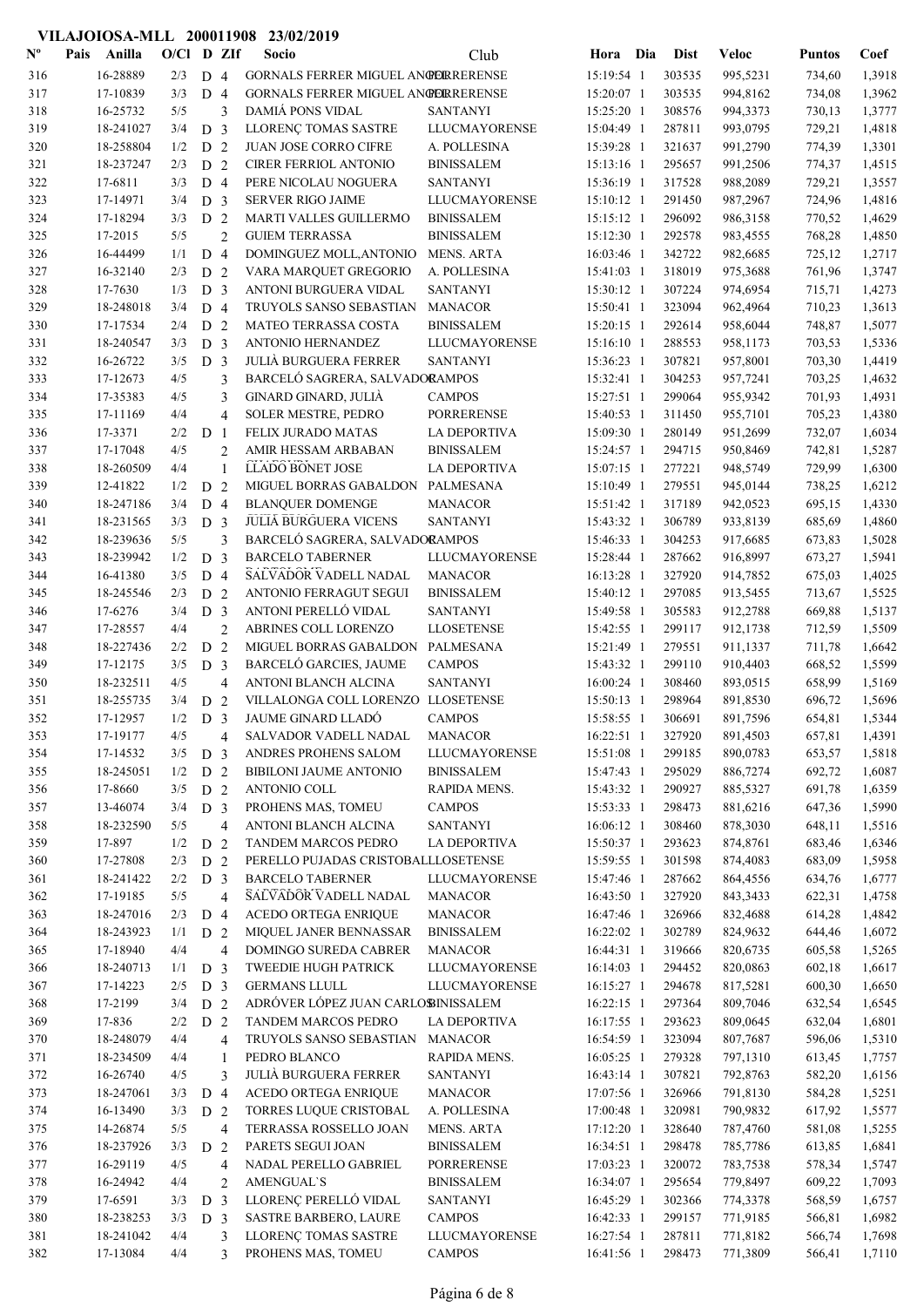| $\mathbf{N}^{\mathbf{o}}$ | Pais | Anilla                | $O/C1$ D ZIf     |                |                | Socio                                                | Club                                 | Hora                       | Dia | <b>Dist</b>      | <b>Veloc</b>         | <b>Puntos</b>    | Coef             |
|---------------------------|------|-----------------------|------------------|----------------|----------------|------------------------------------------------------|--------------------------------------|----------------------------|-----|------------------|----------------------|------------------|------------------|
| 383                       |      | 18-227068             | 4/5              |                | $\overline{2}$ | PEDRO REYNES SOCIAS                                  | <b>BINISSALEM</b>                    | 16:56:48 1                 |     | 309111           | 769,3156             | 600,99           | 1,6565           |
| 384                       |      | 17-13883              | 2/2              | D <sub>3</sub> |                | <b>JAUME GINARD LLADÓ</b>                            | <b>CAMPOS</b>                        | 16:53:59 1                 |     | 306691           | 768,6812             | 564,43           | 1,6739           |
| 385                       |      | 17-11347              | 3/3              | D <sub>2</sub> |                | <b>CIRER FERRIOL ANTONIO</b>                         | <b>BINISSALEM</b>                    | 16:39:56 1                 |     | 295657           | 768,0733             | 600,02           | 1,7409           |
| 386                       |      | 17-11738              | 3/4              | D <sub>4</sub> |                | ARBONA FORNERS ANTONIO                               | <b>BINISSALEM</b>                    | 16:49:29 1                 |     | 302567           | 766,9956             | 565,97           | 1,7055           |
| 387                       |      | 18-239077             | 3/3              | D <sub>3</sub> |                | LLADÓ MAS, BÀRBARA                                   | <b>CAMPOS</b>                        | 16:44:59 1                 |     | 298473           | 765,3481             | 561,98           | 1,7334           |
| 388                       |      | 18-227049             | 5/5              |                | $\overline{2}$ | PEDRO REYNES SOCIAS                                  | <b>BINISSALEM</b>                    | 17:01:55 1                 |     | 309111           | 759,6420             | 593,44           | 1,6781           |
| 389                       |      | 18-246178             | 2/3              | D <sub>4</sub> |                | JAIME CUTILLAS BERGAS                                | <b>MENS. ARTA</b>                    | 17:39:22 1                 |     | 337521           | 759,5552             | 560,48           | 1,5408           |
| 390                       |      | 18-235053             | 3/4              | D <sub>3</sub> |                | <b>JOAN VERGER PIZA</b>                              | <b>BINISSALEM</b>                    | 16:38:35 1                 |     | 291090           | 758,8703             | 557,23           | 1,7912           |
| 391                       |      | 17-3168               | 1/1              | D <sub>3</sub> |                | JOAQUIN IGLESIAS ENGUIS                              | <b>LLUCMAYORENSE</b>                 | 16:32:52 1                 |     | 286430           | 758,0187             | 556,60           | 1,8250           |
| 392                       |      | 16-34441              | 2/3              | D <sub>1</sub> |                | MARTIN VIDAL ANTONIO                                 | <b>ES PILARI</b>                     | 16:28:22 1                 |     | 282508           | 756,6503             | 582,29           | 1,8550           |
| 393                       |      | 18-237190             | 2/2              | D <sub>4</sub> |                | VIDAL MAS SEBASTIÁN                                  | <b>PORRERENSE</b>                    | 17:00:05 1                 |     | 303090           | 748,2164             | 552,11           | 1,7335           |
| 394                       |      | 18-259244             | 5/5              |                | $\overline{2}$ | PEREZ LOPEZ AGUSTIN                                  | <b>ES PILARI</b>                     | 16:32:10 1                 |     | 281846           | 747,2718             | 583,77           | 1,8689           |
| 395                       |      | 18-257865             | 2/3              | D <sub>2</sub> |                | MUNTANER ORELL JOSE                                  | A. POLLESINA                         | 17:19:30 1                 |     | 317102           | 747,0012             | 583,56           | 1,6653           |
| 396                       |      | 17-27425              | 3/4              | D <sub>4</sub> |                | <b>JAUME ROSSELLO BRUNET</b>                         | <b>MENS. ARTA</b>                    | 17:42:44 1                 |     | 333770           | 745,4661             | 550,08           | 1,5862           |
| 397                       |      | 17-27802              | 3/3              | D <sub>2</sub> |                | PERELLO PUJADAS CRISTOBALLLOSETENSE                  |                                      | 17:16:22 1                 |     | 301598           | 715,7614             | 559,15           | 1,7598           |
| 398                       |      | 17-17533              | 3/4              | D <sub>2</sub> |                | <b>MATEO TERRASSA COSTA</b><br>ANTONI PERELLÓ VIDAL  | <b>BINISSALEM</b><br><b>SANTANYI</b> | 17:10:41 1                 |     | 292614<br>305583 | 703,9349             | 549,92           | 1,8184           |
| 399<br>400                |      | 16-25055<br>17-1549   | 4/4<br>2/2       | D <sub>1</sub> | 3              | ADROVER FORNES CARLOS                                | <b>BINISSALEM</b>                    | 17:30:30 1<br>16:56:29 1   |     | 281006           | 701,6831<br>699,9195 | 515,24<br>538,64 | 1,7456<br>1,9030 |
| 401                       |      | 17-14951              | 4/4              |                | 3              | <b>SERVER RIGO JAIME</b>                             | LLUCMAYORENSE                        | 17:11:31 1                 |     | 291450           | 699,7319             | 513,80           | 1,8394           |
| 402                       |      | 16-16840              | 1/2              | D <sub>1</sub> |                | <b>SEGUI FEMENIAS JORGE</b>                          | LA DEPORTIVA                         | 16:54:39 1                 |     | 279465           | 699,2744             | 538,14           | 1,9231           |
| 403                       |      | 18-237505             | 4/4              |                | $\overline{4}$ | MARTORELL FULLANA JAIME BINISSALEM                   |                                      | 17:26:56 1                 |     | 300432           | 695,5518             | 513,25           | 1,7933           |
| 404                       |      | 18-228087             | 2/2              | D <sub>1</sub> |                | MATIAS REBASA SASTRE                                 | PALMESANA                            | 16:57:18 1                 |     | 279575           | 694,9416             | 534,80           | 1,9319           |
| 405                       |      | 13-32825              | 1/2              | D <sub>2</sub> |                | PERE ANTONI BUÑOLA QUETGINQUENSE                     |                                      | 17:47:21 1                 |     | 313211           | 692,4085             | 540,91           | 1,7287           |
| 406                       |      | 17-14350              | 3/5              | D <sub>3</sub> |                | <b>GERMANS LLULL</b>                                 | <b>LLUCMAYORENSE</b>                 | 17:24:50 1                 |     | 294678           | 685,5634             | 503,40           | 1,8419           |
| 407                       |      | 18-232638             | 1/3              | D <sub>3</sub> |                | JOAN MONSERRAT CLAR                                  | <b>SANTANYI</b>                      | 17:37:23 1                 |     | 303145           | 685,2541             | 503,17           | 1,7949           |
| 408                       |      | 18-239191             | 2/2              | D <sub>3</sub> |                | LLUCH DUBON, SANTI                                   | <b>CAMPOS</b>                        | 17:33:12 1                 |     | 298473           | 681,1342             | 500,15           | 1,8275           |
| 409                       |      | 17-755                | 4/4              |                | 1              | JAUME OLIVER ANTONIA                                 | LA DEPORTIVA                         | 17:15:09 1                 |     | 283759           | 675,3755             | 519,75           | 1,9270           |
| 410                       |      | 17-10336              | 4/5              |                | $\overline{2}$ | ANTONIO COLL                                         | RAPIDA MENS.                         | 17:25:57 1                 |     | 290927           | 675,0830             | 527,38           | 1,8841           |
| 411                       |      | 18-258801             | 2/2              | D <sub>2</sub> |                | JUAN JOSE CORRO CIFRE                                | A. POLLESINA                         | 18:11:41 1                 |     | 321637           | 674,7393             | 527,11           | 1,7083           |
| 412                       |      | 18-238328             | 4/4              |                | 3              | SASTRE GONZALEZ ANGEL                                | <b>CAMPOS</b>                        | 17:44:04 1                 |     | 302459           | 673,5281             | 494,56           | 1,8211           |
| 413                       |      | 17-14157              | 3/3              | D <sub>3</sub> |                | <b>BARTOLOME CREUS GARAU</b>                         | LLUCMAYORENSE                        | 17:24:59 1                 |     | 287975           | 669,7353             | 491,78           | 1,9173           |
| 414                       |      | 15-383351             | 2/2              | D <sub>2</sub> |                | DERBY MALLORCA SAMI                                  | DERBY MALLORCA                       | 17:48:29 1                 |     | 301724           | 665,3475             | 519,77           | 1,8344           |
| 415                       |      | 17-17770              | 1/2              | D <sub>2</sub> |                | SALAS AMENGUAL ARNALDO BINISSALEM                    |                                      | 17:42:51 1                 |     | 295556           | 659,9442             | 515,55           | 1,8772           |
| 416                       |      | 18-245218             | 4/4              |                | $\overline{2}$ | ADRÓVER LÓPEZ JUAN CARLOBINISSALEM                   |                                      | 17:48:18 1                 |     | 297364           | 655,9982             | 512,47           | 1,8703           |
| 417                       |      | 18-240670             | 2/3              | D <sub>3</sub> |                | PROHENS VICENS, ANDRES                               | <b>CAMPOS</b>                        | 17:53:07 1                 |     | 299185           | 653,0760             | 479,54           | 1,8634           |
| 418                       |      | 17-14279              | 4/5              |                | 3              | <b>GERMANS LLULL</b>                                 | <b>LLUCMAYORENSE</b>                 | 17:49:06 1                 |     | 294678           | 648,9275             | 476,50           | 1,8964           |
| 419                       |      | 16-26339              | 2/3              | D <sub>3</sub> |                | <b>ANTONI BURGUERA VIDAL</b>                         | <b>SANTANYI</b>                      | 18:08:59 1                 |     | 307224           | 648,1747             | 475,95           | 1,8233           |
| 420                       |      | 18-235047             | 4/4              |                | 3              | JOAN VERGER PIZA                                     | <b>BINISSALEM</b>                    | 17:47:57 1                 |     | 291090           | 642,6537             | 471,89           | 1,9289           |
| 421                       |      | 18-237735             | 4/5              |                | 3              | ANDRES PROHENS SALOM                                 | <b>LLUCMAYORENSE</b>                 | 18:02:14 1                 |     | 299185           | 640,3332             | 470,19           | 1,8812           |
| 422                       |      | 18-227755             | 2/2              | D <sub>1</sub> |                | <b>MIQUEL MIR PASTOR</b>                             | PALMESANA                            | 17:41:10 1                 |     | 280900           | 629,5854             | 484,51           | 2,0084           |
| 423                       |      | 16-26760              | 5/5              |                | 3              | <b>JULIÀ BURGUERA FERRER</b>                         | <b>SANTANYI</b>                      | 18:25:15 1                 |     | 307821           | 627,8858             | 461,05           | 1,8371           |
| 424                       |      | 17-8716               | 5/5              |                | $\overline{2}$ | ANTONIO COLL                                         | RAPIDA MENS.                         | 18:15:39 1                 |     | 290927           | 605,2783             | 472,84           | 1,9484           |
| 425                       |      | 17-17765              | 2/2              | D <sub>2</sub> |                | SALAS AMENGUAL ARNALDO BINISSALEM                    |                                      | 18:28:20 1                 |     | 295556           | 599,1000             | 468,02           | 1,9224           |
| 426                       |      | 18-259830             | 3/3              | D <sub>1</sub> |                | MARQUEZ NUÑEZ MIGUEL                                 | PALMESANA                            | 17:57:07 1                 |     | 274465           | 593,9301             | 457,07           | 2,0750           |
| 427                       |      | 17-36418              | 4/4              |                | 1              | SALVADOR GONZALEZ                                    | PALMESANA                            | 18:09:24 1                 |     | 279597           | 589,3697             | 453,56           | 2,0417           |
| 428                       |      | 17-253                | 2/2              | D <sub>1</sub> |                | <b>SEGUI FEMENIAS JORGE</b>                          | LA DEPORTIVA                         | 18:10:55 1                 |     | 279465           | 587,2141             | 451,90           | 2,0475           |
| 429                       |      | 18-241277             | 3/4              | D <sub>3</sub> |                | MIQUEL ANGEL OLLER                                   | LLUCMAYORENSE                        | 18:37:34 1                 |     | 291355           | 579,7340             | 425,69           | 1,9685           |
| 430                       |      | 17-8859               | 4/4              |                | 1              | PIZA FERRER TONI                                     | RAPIDA MENS.                         | 18:14:43 1                 |     | 276804           | 577,0156             | 444,05           | 2,0768           |
| 431                       |      | 16-34713              | 4/4              |                | 1              | <b>SEBASTIA MOREY</b>                                | RAPIDA MENS.                         | 18:35:53 1                 |     | 278582           | 556,1814             | 428,02           | 2,0683           |
| 432                       |      | 18-248351             | 3/4              | D <sub>4</sub> |                | NICOLAU SALOM JUAN                                   | <b>MANACOR</b>                       | 07:00:00 2                 |     | 322622           | 341,3989             | 269,00           | 1,7901           |
| 433                       |      | 16-263423             | 5/5              |                | $\overline{4}$ | NADAL PERELLO GABRIEL                                | <b>PORRERENSE</b>                    | 07:00:00 2                 |     | 320072           | 338,7005             | 266,87           | 1,8086           |
| 434                       |      | 17-19587              | 5/5              |                | $\overline{4}$ | JUAN JORDA JUAN FRANCISCOMENS. ARTA                  |                                      | 08:24:40 2                 |     | 332500           | 322,9200             | 253,03           | 1,7450           |
| 435                       |      | 16-39429<br>18-245043 | 2/2              | D <sub>2</sub> |                | PEDRO A. PAYERAS OLIVER                              | <b>INQUENSE</b>                      | $07:42:06$ 2<br>07:00:00 2 |     | 313212<br>295029 | 317,3052<br>312,2000 | 263,92<br>260,42 | 1,8567<br>1,9757 |
| 436                       |      | 18-232649             | 2/2<br>$2/3$ D 3 | D <sub>2</sub> |                | <b>BIBILONI JAUME ANTONIO</b><br>JOAN MONSERRAT CLAR | <b>BINISSALEM</b><br><b>SANTANYI</b> | 08:12:50 2                 |     | 303145           | 297,8336             | 232,39           | 1,9272           |
| 437<br>438                |      | 18-245531             | 3/3              | D <sub>2</sub> |                | <b>ANTONIO FERRAGUT SEGUI</b>                        | <b>BINISSALEM</b>                    | 07:55:02 2                 |     | 297085           | 297,0751             | 246,89           | 1,9710           |
| 439                       |      | 17-31922              | 2/3              | D <sub>2</sub> |                | <b>VALENTIN LUCESCU</b>                              | A. POLLESINA                         | 09:14:20 2                 |     | 319448           | 295,9679             | 244,82           | 1,8372           |
| 440                       |      | 18-257846             | 3/3              | D <sub>2</sub> |                | MUNTANER ORELL JOSE                                  | A. POLLESINA                         | 09:07:50 2                 |     | 317102           | 295,5743             | 244,58           | 1,8550           |
| 441                       |      | 17-31160              | 2/2              | D <sub>2</sub> |                | <b>SERVERA BORDOY JOSE</b>                           | A. POLLESINA                         | 09:22:49 2                 |     | 318663           | 292,9381             | 242,20           | 1,8501           |
| 442                       |      | 17-17382              | 3/5              | D <sub>2</sub> |                | MIGUEL SAURINA MORAGUES BINISSALEM                   |                                      | 08:31:54 2                 |     | 302331           | 291,5720             | 241,76           | 1,9545           |
| 443                       |      | 17-11677              | 2/2              | D <sub>4</sub> |                | GONZALEZ SITJAR JOSE MANUPDRRERENSE                  |                                      | 08:55:23 2                 |     | 306288           | 288,8465             | 225,92           | 1,9336           |
| 444                       |      | 17-27470              | 4/4              |                | $\overline{4}$ | <b>JAUME ROSSELLO BRUNET</b>                         | <b>MENS. ARTA</b>                    | 11:02:10 2                 |     | 333770           | 281,1484             | 218,50           | 1,7784           |
| 445                       |      | 16-13283              | 5/5              |                | 1              | TANDEM VILCHEZ SANCHEZ                               | <b>LLOSETENSE</b>                    | 08:00:00 2                 |     | 281944           | 280,5413             | 229,60           | 2,1101           |
| 446                       |      | 18-248367             | 4/4              |                | $\overline{4}$ | NICOLAU SALOM JUAN                                   | <b>MANACOR</b>                       | 10:27:04 2                 |     | 322622           | 280,0376             | 217,99           | 1,8482           |
| 447                       |      | 17-16200              | 3/3              | D <sub>2</sub> |                | VALENTIN LUCESCU                                     | A. POLLESINA                         | 10:29:22 2                 |     | 319448           | 276,7301             | 228,03           | 1,8707           |
| 448                       |      | 18-244227             | 3/4              | D <sub>1</sub> |                | ORDINAS SALVA JOAN                                   | <b>BINISSALEM</b>                    | 08:30:52 2                 |     | 285826           | 275,9293             | 225,40           | 2,0954           |
| 449                       |      | 18-258566             | $2/2$ D 2        |                |                | <b>TORRES CERDA SEBASTIAN</b>                        | A. POLLESINA                         | 10:29:15 2                 |     | 318318           | 275,7791             | 227,25           | 1,8857           |
|                           |      |                       |                  |                |                |                                                      |                                      |                            |     |                  |                      |                  |                  |